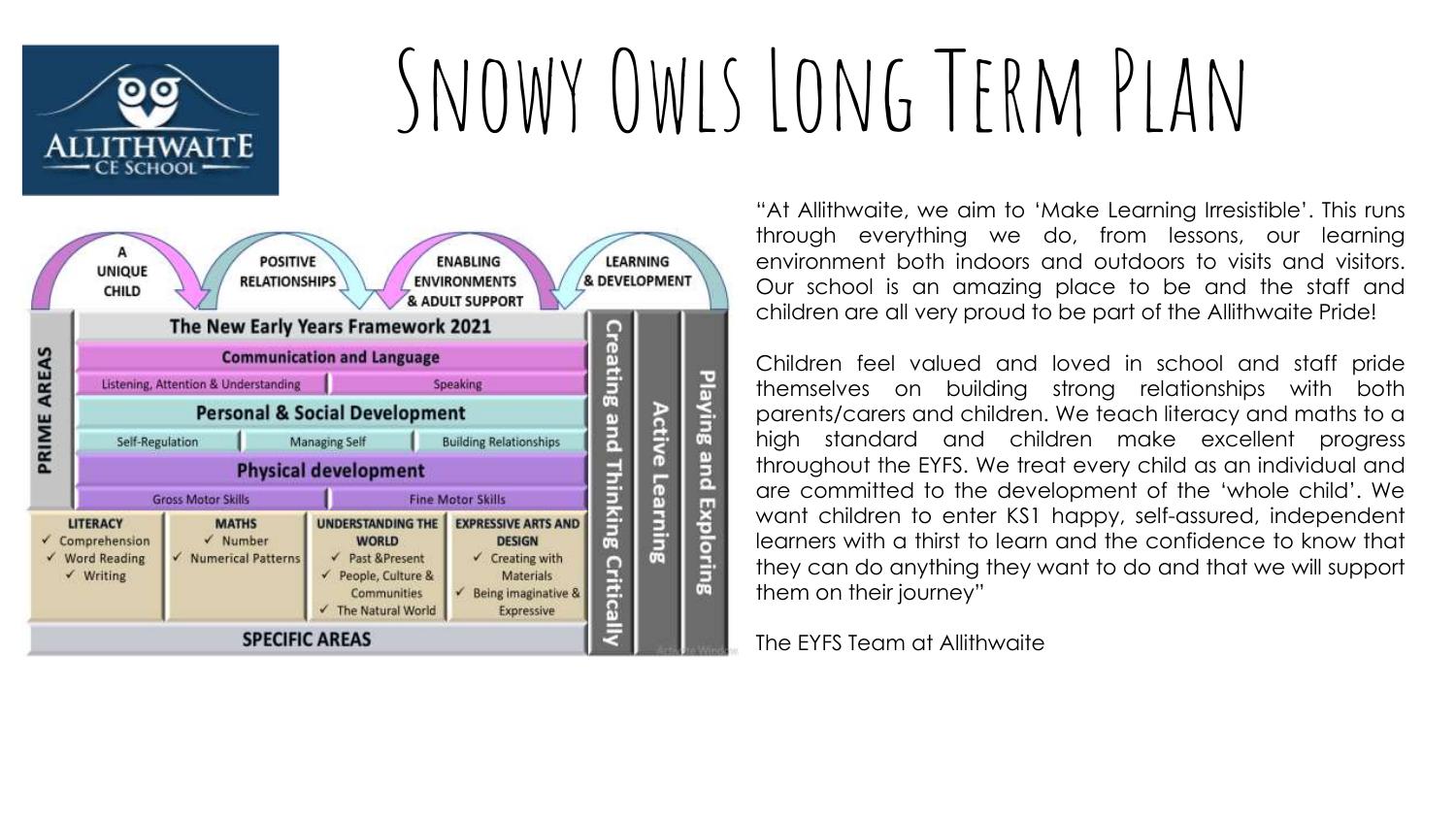

## Owls Long Term Plan

### **Autumn 1 Autumn 2 Spring 1 Spring 2 Summer 1 Summer 2**

**Characteristics of Effective Learning** 

**Playing and exploring:** - Children investigate and experience things, and 'have a go'. Children who actively participate in their own play develop a larger store of information and experiences to draw on which positively supports their learning



**Active learning:** - Children concentrate and keep on trying if they encounter difficulties. They are proud of their own achievements. For children to develop into self-regulating, lifelong learners they are required to take ownership, accept challenges and learn persistence. **Creating and thinking critically:** - Children develop their own ideas and make links between these ideas. They think flexibly and rationally, drawing on previous experiences which help them to solve problems and reach conclusions.

**Unique Child:** Every child is unique and has the potential to be resilient, capable, confident and self-assured. **Positive Relationships:** Children flourish with warm, strong & positive partnerships between all staff and parents/carers. This promotes independence across the EYFS curriculum. Children and practitioners are NOT alone – embrace each community. **Enabling environments:** Children learn and develop well in safe and secure environments where routines are established and where adults respond to their individual needs and passions and help them to build upon their learning over time. **Learning and Development:** Children develop and learn at different rates (not in different ways as it stated 2017). We must be aware of children who need greater support than others.



*PLAY: Allithwaite, we understand that children learn best when they are absorbed, interested and active. We understand that active learning involves other children, adults, objects, ideas, stimuli and events that aim to engage and involve children for sustained periods. We believe that Early Years education should be as practical as possible and therefore , we are proud that our EYFS setting has an underlying ethos of 'Learning through play. PLAY is essential for children's development across all areas. Play builds on children's confidence as they learn to explore, to relate to others around them and develop relationships , set their own goals and solve problems. Children learn by leading their own play and by taking part in play which is guided by adults.'. EYFS Team*

*We will ensure that all children learn and develop well and are kept healthy and safe at ALL times.*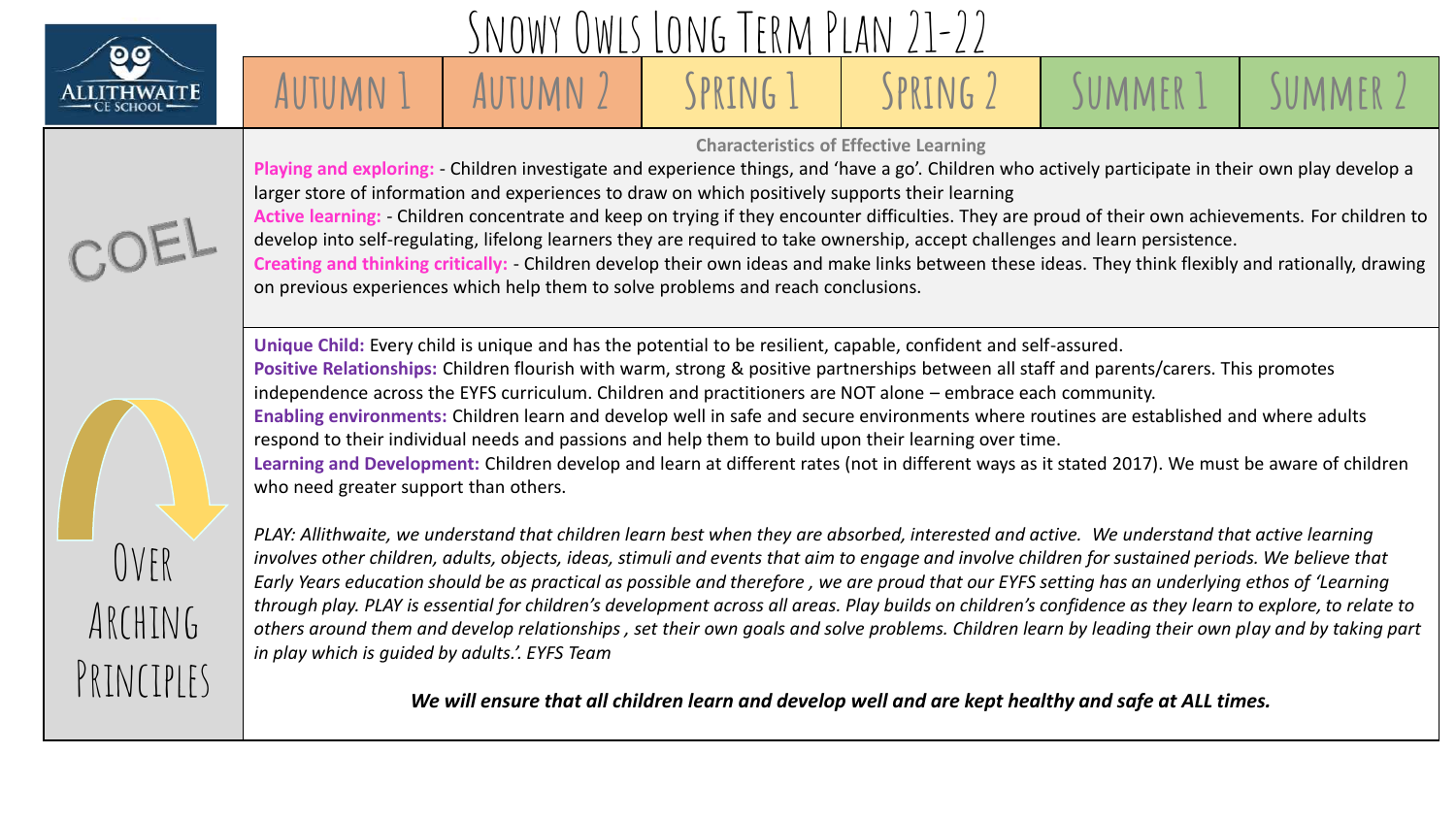| <b>Value: Hope</b><br><b>Value: creativity</b><br><b>Value: wisdom</b><br><b>Value:</b><br>Value: courage<br>responsibility                                                                                                                                                                                                                                                                                                                                                                                                                                                                                                                                                                                                                                                                                                                                                                  |     | Autumn<br><b>Cycle A</b> | Autumn<br><b>Cycle B</b> | Spring<br><b>Cycle A</b> | Spring<br>Cycle B      | <b>Summer</b><br><b>Cycle A</b> | <b>Summer</b><br><b>Cycle B</b>                                                                                                      |
|----------------------------------------------------------------------------------------------------------------------------------------------------------------------------------------------------------------------------------------------------------------------------------------------------------------------------------------------------------------------------------------------------------------------------------------------------------------------------------------------------------------------------------------------------------------------------------------------------------------------------------------------------------------------------------------------------------------------------------------------------------------------------------------------------------------------------------------------------------------------------------------------|-----|--------------------------|--------------------------|--------------------------|------------------------|---------------------------------|--------------------------------------------------------------------------------------------------------------------------------------|
| <b>Books linked to</b><br><b>Books linked to</b><br><b>Curiosity:</b><br><b>Resilience:</b><br>Honesty:<br><u>Hope:</u><br>ALLITHWAITE<br><b>Responsibility:</b><br><b>Kindness:</b><br>Peace at last After<br>Do unto otters<br>One world<br>Dogger, Room on<br>The Hope-o-<br>the Storm Peter<br><b>Books linked to</b><br>the broomThe<br>patamus<br>Independence:<br>Bog baby<br>and the wolf<br><b>business</b><br>VALUES<br>The great kapok<br>Giving Tree Lost<br>Kevin the Cat with<br>Iggy Peck architect<br>Lost and found The<br>and Found<br><b>Books</b><br><b>Tree</b><br>the Magic Hat<br>Incredible you!<br>Up and Down<br>missing Piece<br>Respect:<br><b>Self belief</b><br>The Way back<br>Monkey Puzzle<br>Bog Baby<br>Gruffalo<br>The Way Back<br>Home<br>How to Catch a<br><b>Foo</b><br>Home<br>Shine<br>Star<br>The Proudest Blue<br><b>Tree</b><br><b>Tusk Tusk</b> | JUR |                          |                          | <b>Books linked to</b>   | <b>Books linked to</b> | <b>Books linked to</b>          | <b>Value: friendship</b><br><b>Books linked to</b><br>The mole who knew<br>it was non on his<br>Little Rabbit Foo<br>The Great Kapok |

It goes without saying that we want our children to reach their potential academically whilst here at Allithwaite. But education is **about so much more than this.**

**At Allithwaite,** we strive to enable our children to reach their full potential both academically and personally whilst embracing exciting learning opportunities and making memories for life.

Our School Christian values of 'Friendship, Courage, Hope, Creativity, Responsibility and Wisdom', underpin all elements of our school life. We relate our values to our relationships, within our play, through the curriculum and in our enrichment activities.

We enable children to find their place within our community as well as gaining a sense of their responsibilities as part of a world community. Some examples of this can be seen in our Allithwaite Buddies, in our School Council and in our charity works for Children of Hope in Uganda.



We are passionate that our children should receive a broad curriculum stimulated by first hand experiences. By the end of their primary life, our children have experienced a wide range of sporting opportunities, cultural visits, outdoor and adventurous opportunities and local study.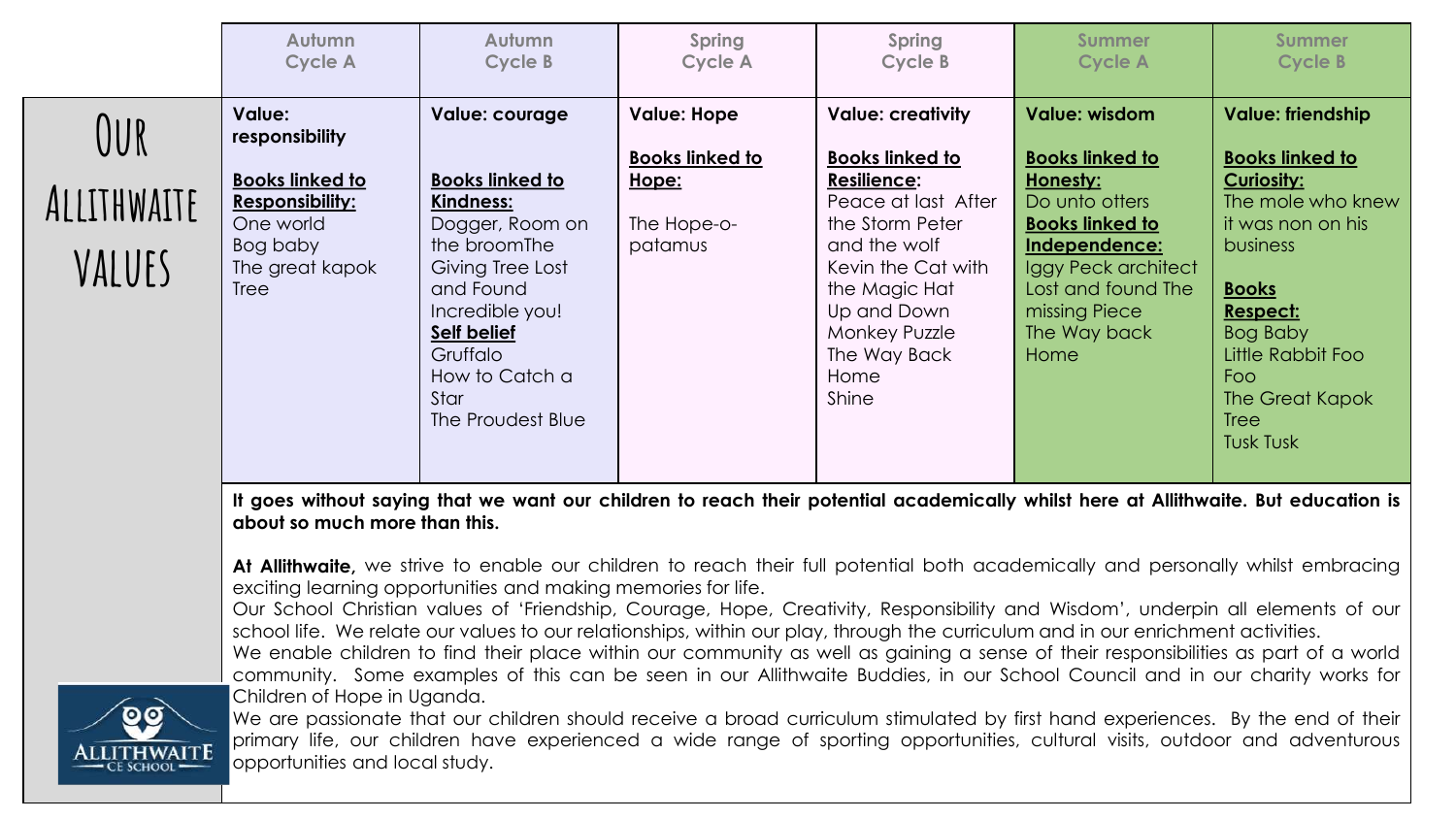

#### SNOWY OWLS LONG TERM PLAN 21-22

| <b>ALLITHWAITE</b>                                    | <b>AUTUMN 1</b>                                                                                                                                                                                                                                              | <b>AUTUMN 2</b>                                                                                                                                                                                                                                                                            | SPRING 1                                                                                                                                                                                                                                                                                                                           | SPRING 2                                                                                                                                                                                                                                                   | SUMMER 1                                                                                                                                                                                                                                                                                           | SUMMER 2                                                                                                                                                                                                                                                                                                                                                         |
|-------------------------------------------------------|--------------------------------------------------------------------------------------------------------------------------------------------------------------------------------------------------------------------------------------------------------------|--------------------------------------------------------------------------------------------------------------------------------------------------------------------------------------------------------------------------------------------------------------------------------------------|------------------------------------------------------------------------------------------------------------------------------------------------------------------------------------------------------------------------------------------------------------------------------------------------------------------------------------|------------------------------------------------------------------------------------------------------------------------------------------------------------------------------------------------------------------------------------------------------------|----------------------------------------------------------------------------------------------------------------------------------------------------------------------------------------------------------------------------------------------------------------------------------------------------|------------------------------------------------------------------------------------------------------------------------------------------------------------------------------------------------------------------------------------------------------------------------------------------------------------------------------------------------------------------|
| <b>British</b><br><b>Values</b><br>Sharing<br>Circles | <b>Mutual respect</b><br>We are all unique.<br>We respect<br>differences between<br>different people and<br>their beliefs in our<br>community, in this<br>country and all<br>around the world.<br>All cultures are<br>learned, respected,<br>and celebrated. | <b>Mutual</b><br><b>Tolerance</b><br>Everyone is valued, all<br>cultures are celebrated<br>and we all share and<br>respect the opinions of<br>others.<br>Mutual tolerance of<br>those with different faiths<br>and beliefs and for those<br>without faith.<br>Done through<br>celebrations | <b>Rule of law</b><br>We all know that we<br>have rules at school that<br>we must follow.<br>We know who to talk to<br>if we do not feel safe.<br>We know right from<br>wrong.<br>We recognise that we<br>are accountable for our<br>actions.<br>We must work together<br>as a team when it is<br>necessary.<br><b>Class rules</b> | <b>Individual liberty</b><br>We all have the right<br>to have our own<br>views.<br>We are all respected<br>as individuals.<br>We feel safe to have a<br>go at new activities.<br>We understand and<br>celebrate the fact<br>that everyone is<br>different. | <b>Democracy</b><br>We all have the right<br>to be listened to.<br>We respect everyone<br>& we value their<br>different ideas &<br>opinions.<br>We have the<br>opportunity to play<br>with who we want to<br>play with.<br>We listen with intrigue<br>& value & respect the<br>opinions of others. | <b>Recap all British Values</b><br><b>Fundamental British</b><br>Values underpin what it is<br>to be a citizen in a<br>modern and diverse<br>Great Britain valuing our<br>community and<br>celebrating diversity of<br>the UK.<br><b>Fundamental British</b><br>Values are not exclusive<br>to being British and are<br>shared by other<br>democratic countries. |
| Assessme<br>nt<br>opportuni<br>ties                   | In-house - Baseline<br>data on entry<br><b>National Baseline</b><br>data by end of term<br><b>Phonics assessments</b><br>Key word assessments<br><b>EYFS</b> team meetings                                                                                   | On going assessments<br>Pupil progress meetings<br><b>EYFS team meetings</b><br>In house moderation<br>End of term Assessments<br><b>Phonics assessments</b><br>Key word assessments<br><b>Cluster moderation</b>                                                                          | <b>GLD Projections for EOY</b><br><b>Cluster moderation</b><br><b>EYFS team meetings</b><br>Cluster meeting and<br>internal moderations                                                                                                                                                                                            | <b>Pupil progress</b><br>meetings<br><b>EYFS</b> team meetings<br>End of term<br><b>Assessments</b><br><b>Phonics assessments</b><br>Key word assessments                                                                                                  | <b>Cluster moderation</b><br><b>EYFS team meetings</b><br>Parents evening info                                                                                                                                                                                                                     | Pupil progress meetings<br><b>Reports</b><br><b>Phonics assessments</b><br>Key word assessments<br><b>EYFS</b> team meetings<br>EOY data                                                                                                                                                                                                                         |
| Parental<br>Involvem<br>ent                           | Welcome<br>meetingParents<br>Evening<br><b>Harvest Assembly</b><br><b>Proud Clouds</b><br><b>Phonics &amp; Reading</b><br>workshop via online<br>link                                                                                                        | <b>Nativity</b><br><b>Parents Evening</b><br>Reading workshop<br>Afterschool club                                                                                                                                                                                                          | <b>Proud Clouds</b><br>Written reports<br>Share a story                                                                                                                                                                                                                                                                            | <b>Parents Evening</b><br>Easter bonnet parade<br>Mother's day                                                                                                                                                                                             | Queens Jubilee<br>afternoon tea party<br>Support school trip to<br>Hampsfell                                                                                                                                                                                                                       | <b>Parents Evening</b><br>End of year family Picnic<br>Sport Day<br>Support school trip<br><b>Proud Clouds</b><br>Share a story<br><b>Parents Evening</b><br><b>Parent's Picnic</b><br><b>Father's Day</b>                                                                                                                                                       |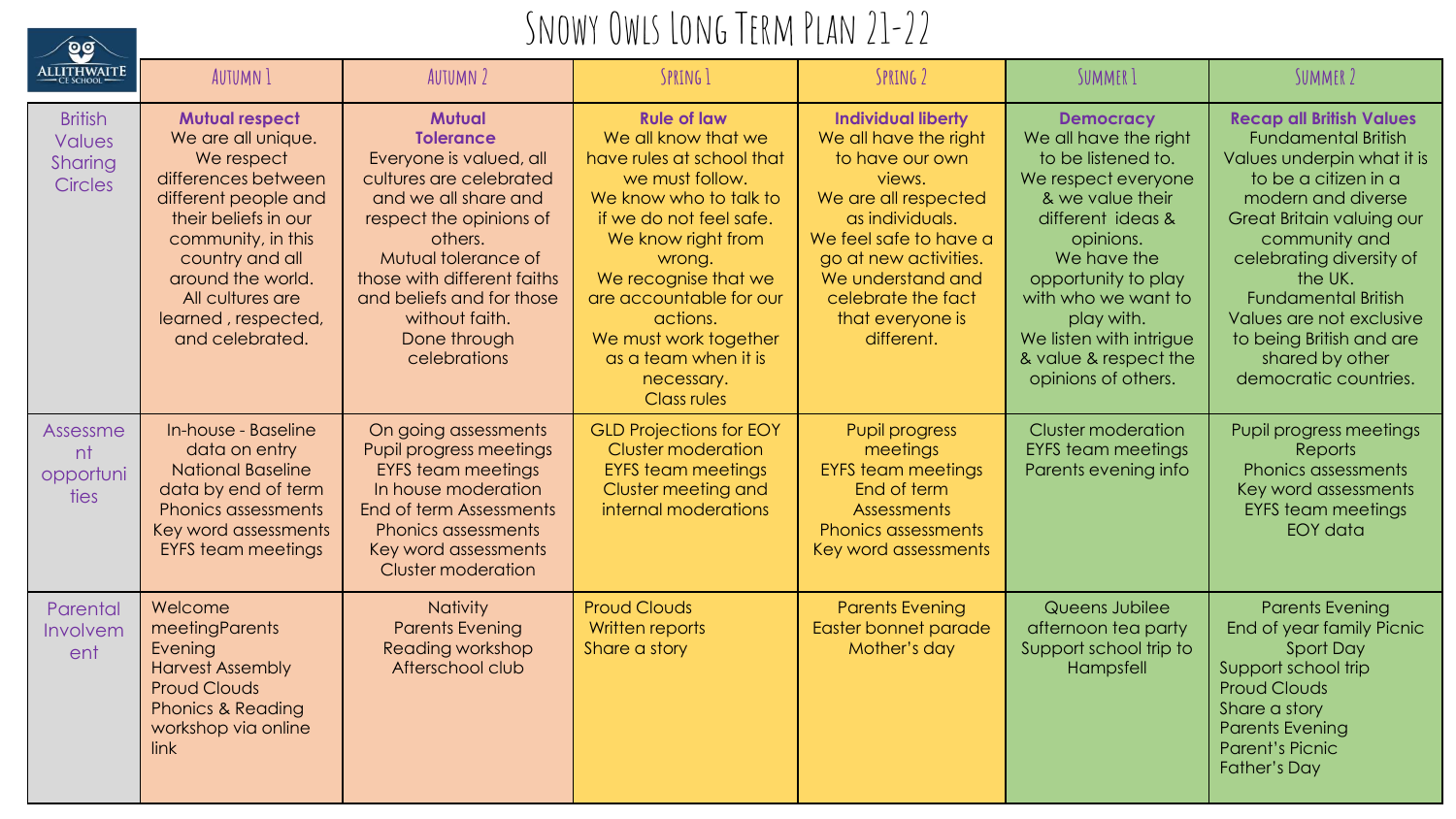

| <b>BAME main</b><br>characters                                                                                                                                                                                        | <b>Cultural diversity</b>                                                                                                    | <b>Neurodiversity</b>                                                                                                                                                                                   | <b>Physical disabilities</b>                                                                                                             | <b>Different families</b>                                                                                                                                                         |
|-----------------------------------------------------------------------------------------------------------------------------------------------------------------------------------------------------------------------|------------------------------------------------------------------------------------------------------------------------------|---------------------------------------------------------------------------------------------------------------------------------------------------------------------------------------------------------|------------------------------------------------------------------------------------------------------------------------------------------|-----------------------------------------------------------------------------------------------------------------------------------------------------------------------------------|
| So much<br>Astro Girl<br>Lulu's first day<br>Baby goes to market<br>Mommy saying<br>Full, full full of love<br>15 things not to do with a<br>puppy<br>Jabari jumps<br>Izzy gizmo<br>Little people big dreams<br>books | The big book of families<br>Maisie's scrapbook<br>Hats of faith<br>The jasmine sneeze<br>Golden domes and silver<br>lanterns | We're all wonders<br>Perfectly norman<br>Incredible you<br>I see things differently<br>Mr Gorski I think I have the<br>wiggle fidgets<br>Because<br>What makes me a me?<br>The unbudgable<br>curmudgeon | Its ok to be different<br>When Charlie met emma<br>Only one you<br>Don't call me special<br>Happy to be me<br>Millie gets her super ears | My pirate mums<br>Mt two grandads<br>The girl with two dads<br>We are family<br>More people to love me<br>Our class is a family<br>Love makes a family<br>Heather has two mummies |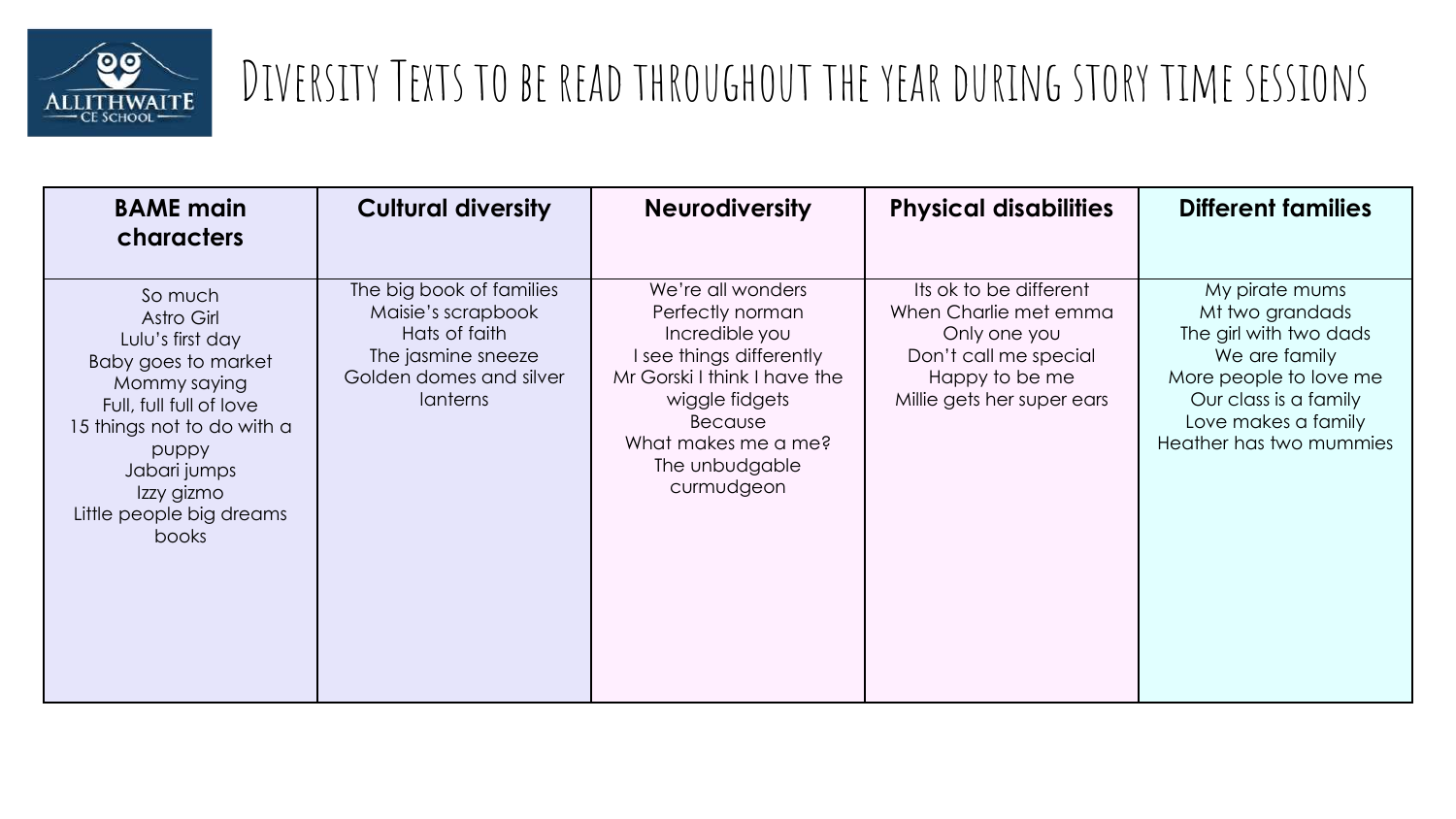|                                                                                                                                                                                                                                                                                                                             | AUTUMN 1                                                                                                                                                                                                                                                                                                                                                                                                                                                                                                 | AUTUMN 2                                                                                                                                                                                                                                                                                                                                                                       | SPRING 1                                                                                                                                                                                                                                                                                                                                                                                                                                                                                                                                                                                                                                                                                                                                                                                                                                                                                                                                                                                                                                                                                                             | SPRING 2                                                                                                                                                                                                                                                                                                                                                                                                   | SUMMER 1                                                                                                                                                                                                                                                                         | SUMMER 2                                                                                                                                                                                                                                                                                                                                  |
|-----------------------------------------------------------------------------------------------------------------------------------------------------------------------------------------------------------------------------------------------------------------------------------------------------------------------------|----------------------------------------------------------------------------------------------------------------------------------------------------------------------------------------------------------------------------------------------------------------------------------------------------------------------------------------------------------------------------------------------------------------------------------------------------------------------------------------------------------|--------------------------------------------------------------------------------------------------------------------------------------------------------------------------------------------------------------------------------------------------------------------------------------------------------------------------------------------------------------------------------|----------------------------------------------------------------------------------------------------------------------------------------------------------------------------------------------------------------------------------------------------------------------------------------------------------------------------------------------------------------------------------------------------------------------------------------------------------------------------------------------------------------------------------------------------------------------------------------------------------------------------------------------------------------------------------------------------------------------------------------------------------------------------------------------------------------------------------------------------------------------------------------------------------------------------------------------------------------------------------------------------------------------------------------------------------------------------------------------------------------------|------------------------------------------------------------------------------------------------------------------------------------------------------------------------------------------------------------------------------------------------------------------------------------------------------------------------------------------------------------------------------------------------------------|----------------------------------------------------------------------------------------------------------------------------------------------------------------------------------------------------------------------------------------------------------------------------------|-------------------------------------------------------------------------------------------------------------------------------------------------------------------------------------------------------------------------------------------------------------------------------------------------------------------------------------------|
| COMMUNICATION<br>AND LANGUAGE<br>Talk to parents about what language<br>they speak at home, try and learn a<br>few key words and celebrate<br>multilingualism in your setting.                                                                                                                                              |                                                                                                                                                                                                                                                                                                                                                                                                                                                                                                          |                                                                                                                                                                                                                                                                                                                                                                                | The development of children's spoken language underpins all seven areas of learning and development. Children's back-and-forth interactions from an early<br>age form the foundations for language and cognitive development. The number and quality of the conversations they have with adults and peers throughout<br>the day in a language-rich environment is crucial. By commenting on what children are interested in or doing, and echoing back what they say with new<br>vocabulary added, practitioners will build children's language effectively. Reading frequently to children, and engaging them actively in stories, non-fiction,<br>rhymes and poems, and then providing them with extensive opportunities to use and embed new words in a range of contexts, will give children the<br>opportunity to thrive. Through conversation, story-telling and role play, where children share their ideas with support and modelling from their teacher, and<br>sensitive questioning that invites them to elaborate, children become comfortable using a rich range of vocabulary and language structures. |                                                                                                                                                                                                                                                                                                                                                                                                            |                                                                                                                                                                                                                                                                                  |                                                                                                                                                                                                                                                                                                                                           |
| Whole EYFS Focus - C&L is<br>developed throughout the<br>year through high quality<br>interactions, daily group<br>discussions, sharing circles,<br>PSHE times, stories,<br>singing, speech, Helicopter<br>Stories, NELI interventions,<br>Pie Corbett T4W.<br>DAILY STORY TIME<br>USING HIGH QUALITY<br>TEXTS<br>ALLITHWAI | <b>Welcome to EYFS</b><br>Settling in activities<br><b>Making friends</b><br>Children talking about<br>experiences that are<br>familiar to them<br>What are your passions /<br>goals / dreams?<br>About family routines and<br>special occasions<br>Show an interest in the<br>lives of other people<br><b>Follow instructions</b><br>(settling in, putting my<br>things away)<br><b>Model talk routines</b><br>through the day. For<br>example, arriving in<br>school: "Good morning,<br>how are you?") | Tell me a story!<br><b>Discovering Passions</b><br>Tell me a story - retelling<br>stories: talk for writing<br><b>Story language</b><br>Listening and responding<br>to stories<br><b>Following instructions</b><br>Takes part in discussion<br>Understand how to listen<br>carefully and why<br>listening is important.<br>Choose books that will<br>develop their vocabulary. | Tell me why!<br>Using language well<br>Ask's how and why<br>questions<br>Retell a story with story<br>language<br>Remember key points<br>from a story<br>Story invention - talk it!<br>Ask questions to find out<br>more and to check they<br>understand what has<br>been said to them.<br>I can describe events<br>(Chinese New Year)<br>Listen to and talk about<br>stories to build familiarity<br>and understanding.<br>Learn rhymes, poems and<br>songs.                                                                                                                                                                                                                                                                                                                                                                                                                                                                                                                                                                                                                                                        | <b>Explain to me!</b><br>Reciting poems and songs<br>I can learn and recite,<br>poems and songs: Rhyme<br>of the week<br>Tell me a story - retelling<br>stories: talk for writing<br>Articulate a life cycle<br>I can listen to and engage<br>in and talk about selected<br>non-fiction<br>I can articulate my ideas<br>and thoughts into well-<br>formed sentences<br>I ask questions to find out<br>more | Can you recount an<br>event?<br>I can learn and recite,<br>poems and songs: Rhyme<br>of the week<br>I can listen to, engage in<br>and talk about non-fiction<br>Using the iPad to take a<br>photograph<br>I can describe events in<br>some detail: farm trip, frog<br>life cycle | <b>Tell me about</b><br>differences?<br>I can learn and recite,<br>poems and songs:<br>Rhyme of the week<br>I can talk about<br>similarities and<br>differences between<br>things in the past and<br>now (seasides)<br>I can talk about the<br>experiences I have had<br>at different points in the<br>school year (end of year<br>video) |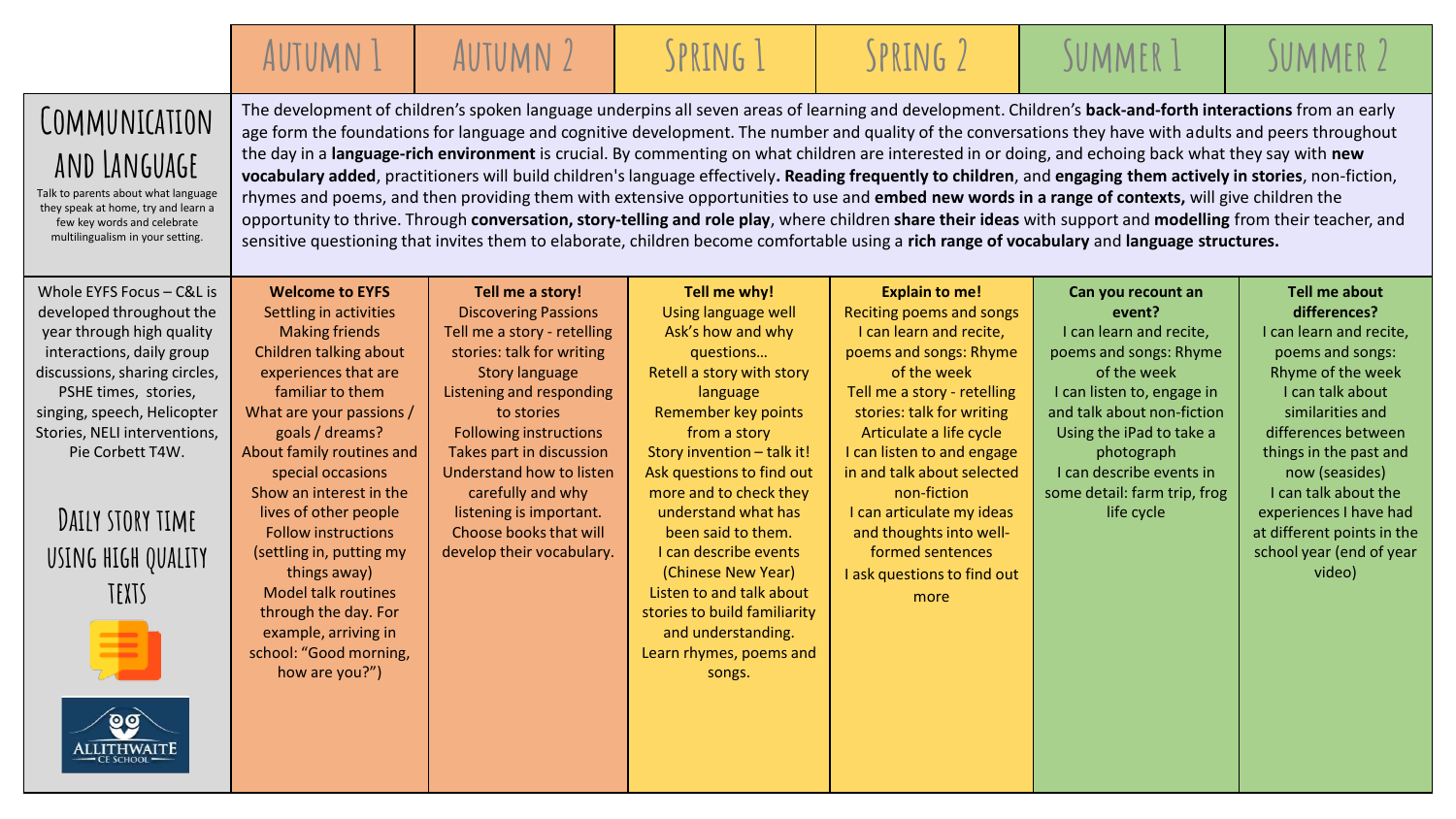|                                                             | <b>AUTUMN 1</b>                                                                                                                                                                                                                                                                                                                                                                                                                                                                                                                                                                                 | AUTUMN 2                                                                                                                                                                                                                                                                                                           | SPRING 1                                                                                                                                                                                                                                 | SPRING 2                                                                                                                                                                                                                                                                                                                                                                                                                                                    | SUMMER 1                                                                                                                                                                                                                                                                                                                                                                                                                                                                                                                                                                                                                                                                                                                                                                                                                                                                                                                                                                                                                                                                           | SUMMER <sub>2</sub>                                                                                                                                                                                                                                                                                 |
|-------------------------------------------------------------|-------------------------------------------------------------------------------------------------------------------------------------------------------------------------------------------------------------------------------------------------------------------------------------------------------------------------------------------------------------------------------------------------------------------------------------------------------------------------------------------------------------------------------------------------------------------------------------------------|--------------------------------------------------------------------------------------------------------------------------------------------------------------------------------------------------------------------------------------------------------------------------------------------------------------------|------------------------------------------------------------------------------------------------------------------------------------------------------------------------------------------------------------------------------------------|-------------------------------------------------------------------------------------------------------------------------------------------------------------------------------------------------------------------------------------------------------------------------------------------------------------------------------------------------------------------------------------------------------------------------------------------------------------|------------------------------------------------------------------------------------------------------------------------------------------------------------------------------------------------------------------------------------------------------------------------------------------------------------------------------------------------------------------------------------------------------------------------------------------------------------------------------------------------------------------------------------------------------------------------------------------------------------------------------------------------------------------------------------------------------------------------------------------------------------------------------------------------------------------------------------------------------------------------------------------------------------------------------------------------------------------------------------------------------------------------------------------------------------------------------------|-----------------------------------------------------------------------------------------------------------------------------------------------------------------------------------------------------------------------------------------------------------------------------------------------------|
| PERSONAL, SOCIAL AND<br>EMOTIONAL DEVELOPMENT               |                                                                                                                                                                                                                                                                                                                                                                                                                                                                                                                                                                                                 |                                                                                                                                                                                                                                                                                                                    |                                                                                                                                                                                                                                          |                                                                                                                                                                                                                                                                                                                                                                                                                                                             | Children's personal, social and emotional development (PSED) is crucial for children to lead healthy and happy lives, and is fundamental to their cognitive development. Underpinning their personal development<br>are the important attachments that shape their social world. Strong, warm and supportive relationships with adults enable children to learn how to understand their own feelings and those of others. Children<br>should be supported to manage emotions, develop a positive sense of self, set themselves simple goals, have confidence in their own abilities, to persist and wait for what they want and direct attention as<br>necessary. Through adult modelling and guidance, they will learn how to look after their bodies, including healthy eating, and manage personal needs independently. Through supported interaction with other<br>children, they learn how to make good friendships, co-operate and resolve conflicts peaceably. These attributes will provide a secure platform from which children can achieve at school and in later life. |                                                                                                                                                                                                                                                                                                     |
| MANAGING SELF<br>SELF REGULATION<br>MAKING<br>RELATIONSHIPS | <b>SCARF: Me and My</b><br><b>Relationships</b><br>All about me<br>What makes me special<br>Me and my special<br>people<br>Who can help me? (self-<br>regulation)<br>Me and my feelings 1 &<br>2 (naming different<br>feelings, thinking about<br>how to feel with 'not so<br>good feelings', know<br>some self-care<br>techniques)<br>Know that some actions<br>and words can hurt<br>others feelings.<br>Oral hygiene: teeth<br>cleaning linked to the<br>dental nurse<br>Handwashing<br><b>Class rules: Behavioural</b><br>expectations in the<br>class/boundaries set<br><b>Class rules</b> | <b>SCARF: Valuing Difference</b><br>I'm special you're special<br>Same and different<br>Same and different families<br>Same and different homes<br>I am caring<br>Kind and caring<br>I know what it means to be<br>respectful and to be treated<br>with respect<br>Independence: putting own<br>socks and shoes on | <b>SCARF: Keeping myself safe</b><br>What's safe to go in my<br>body?<br>Keeping myself safe<br>Safe indoors and outdoors<br>Listening to my feelings<br>Keeping safe online<br>People who help to keep me<br>safe<br><b>SMART rules</b> | <b>SCARF: Rights and</b><br>responsibilities<br>Looking after my special<br>people: I know that caring<br>relationships are at the heart<br>of happy families<br>Looking after my friends: I<br>know what makes a good<br>friend<br>Being helpful at home and<br>caring for our classroom<br>Caring for our world<br>Looking after money<br>Looking after money (2)<br>Healthy eating: Fruit<br>kebabs/making a fruit<br>smoothie/ making vegetable<br>soup | <b>SCARF: Being my best</b><br>Bouncing back when things go<br>wring: resilience<br>Yes I can: confidence and<br>resilience<br>Healthy eating (2 weeks)<br>Move your body<br>A good nights sleep<br>Importance of exercise<br>Being kind to living creatures<br>Taking care of animals<br>(frogs/butterflies)                                                                                                                                                                                                                                                                                                                                                                                                                                                                                                                                                                                                                                                                                                                                                                      | <b>SCARF: Growing and</b><br>changing<br>Seasons<br>Life stages, plants, animals,<br>humans<br>Life stages, human life stage,<br>who will I be?<br>Where do babies come<br>from?<br><b>Getting bigger</b><br>Me and my body, girls and<br>boys<br><b>Transition into Year 1</b><br>Year 1 readiness |



**Early learning Goals**: Show an understanding of their own feelings and those of others, and begin to **regulate their behaviour accordingly**. Set and work towards simple goals, being able to wait for what they want and **control their immediate impulses when appropriate**. Give **focused attention to what the teacher says**, responding appropriately even when engaged in activity, and show an ability to follow instructions involving several ideas or actions.

**\* Controlling own feelings and behaviours \*Applying personalised strategies to return to a state of calm \*Being able to curb impulsive behaviours \*Being able to concentrate on a task \*Being able to ignore distractions \*Behaving in ways that are pro-social \*Planning \*Thinking before acting \*Delaying gratification \* Persisting in the face of difficulty.**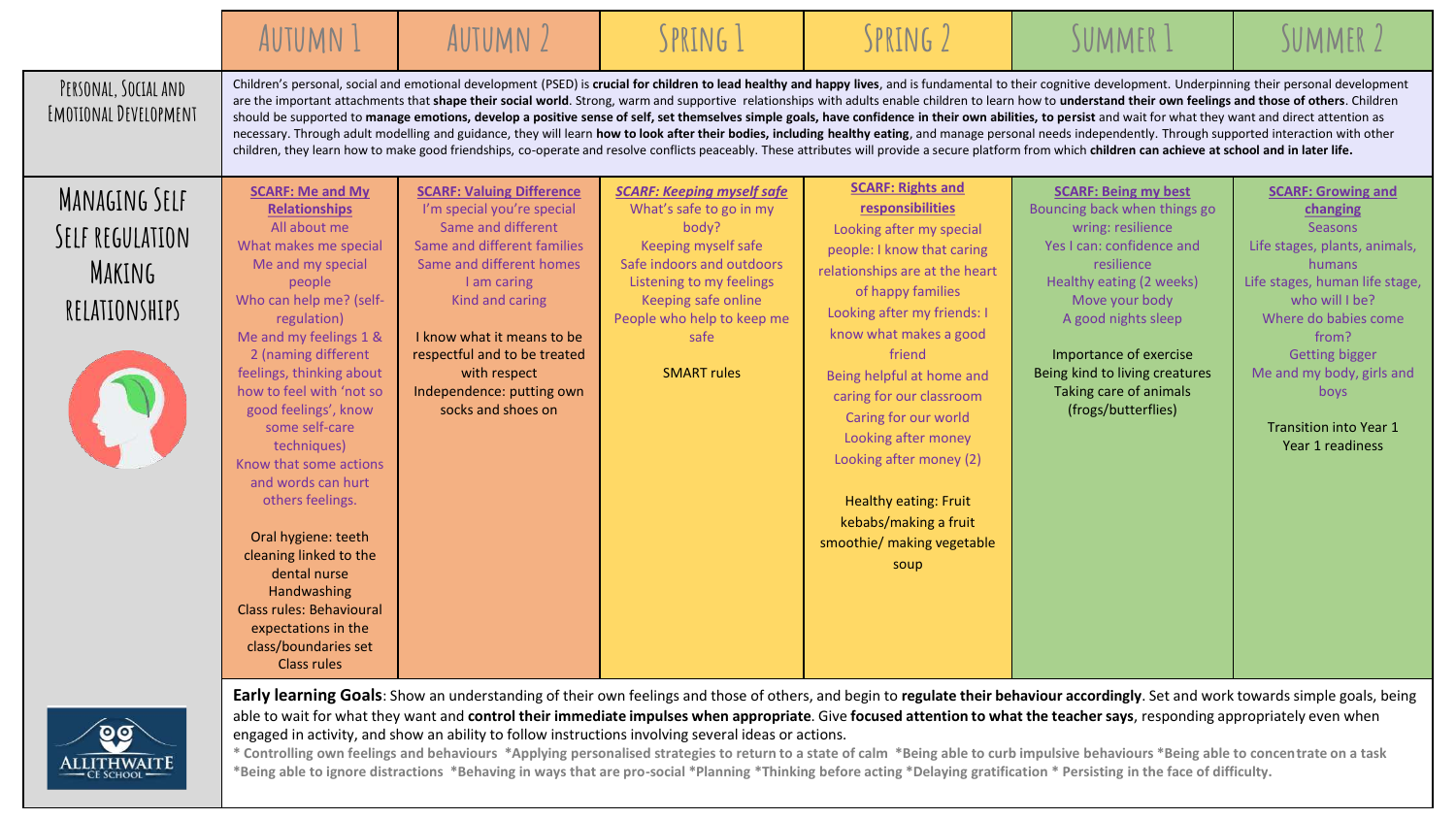|                                                                                                                                                                                                              | AUTUMN 1                                                                                                                                                                                                                                                                                                                                                                                                                                                                                                                                                                                                                                                                                                                                                                                                                                                                                                                                                                                                                                                                                                                        | AUTUMN 2                                                                                                                                                                                                                                                                                                                                                            | SPRING 1                                                                                                                                                                                                                                                                                                                                   | SPRING 2                                                                                                                                                                        | SUMMER 1                                                                                                                                                                                                                                                                                   | SUMMER 2                                                                                                                                                                                                                                                                                                                                                            |  |  |
|--------------------------------------------------------------------------------------------------------------------------------------------------------------------------------------------------------------|---------------------------------------------------------------------------------------------------------------------------------------------------------------------------------------------------------------------------------------------------------------------------------------------------------------------------------------------------------------------------------------------------------------------------------------------------------------------------------------------------------------------------------------------------------------------------------------------------------------------------------------------------------------------------------------------------------------------------------------------------------------------------------------------------------------------------------------------------------------------------------------------------------------------------------------------------------------------------------------------------------------------------------------------------------------------------------------------------------------------------------|---------------------------------------------------------------------------------------------------------------------------------------------------------------------------------------------------------------------------------------------------------------------------------------------------------------------------------------------------------------------|--------------------------------------------------------------------------------------------------------------------------------------------------------------------------------------------------------------------------------------------------------------------------------------------------------------------------------------------|---------------------------------------------------------------------------------------------------------------------------------------------------------------------------------|--------------------------------------------------------------------------------------------------------------------------------------------------------------------------------------------------------------------------------------------------------------------------------------------|---------------------------------------------------------------------------------------------------------------------------------------------------------------------------------------------------------------------------------------------------------------------------------------------------------------------------------------------------------------------|--|--|
| PHYSICAL DEVELOPMENT                                                                                                                                                                                         | Physical activity is vital in children's all-round development, enabling them to pursue happy, healthy and active lives. Gross and fine motor experiences develop incrementally throughout early<br>childhood, starting with sensory explorations and the development of a child's strength, co-ordination and positional awareness through tummy time, crawling and play movement with both<br>objects and adults. By creating games and providing opportunities for play both indoors and outdoors, adults can support children to develop their core strength, stability, balance, spatial<br>awareness, co-ordination and agility. Gross motor skills provide the foundation for developing healthy bodies and social and emotional well-being. Fine motor control and precision helps with<br>hand-eye co-ordination, which is later linked to early literacy. Repeated and varied opportunities to explore and play with small world activities, puzzles, arts and crafts and the practice of using<br>small tools, with feedback and support from adults, allow children to develop proficiency, control and confidence. |                                                                                                                                                                                                                                                                                                                                                                     |                                                                                                                                                                                                                                                                                                                                            |                                                                                                                                                                                 |                                                                                                                                                                                                                                                                                            |                                                                                                                                                                                                                                                                                                                                                                     |  |  |
| FINE MOTOR<br>Continuously check<br>the process of<br>children's<br>handwriting (pencil<br>grip and letter<br>formation, including<br>directionality).<br>Provide extra help<br>and guidance when<br>needed. | Threading, cutting, weaving,<br>playdough, Fine Motor activities.<br>Manipulate objects with good<br>fine motor skills<br>Draw lines and circles using<br>gross motor movements<br>Hold pencil/paint brush beyond<br>whole hand grasp<br><b>Pencil Grip</b><br>Taking shoes off and putting<br>them on                                                                                                                                                                                                                                                                                                                                                                                                                                                                                                                                                                                                                                                                                                                                                                                                                          | Threading, cutting, weaving,<br>playdough, Fine Motor<br>activities.<br>Develop muscle tone to put<br>pencil pressure on paper<br>Use tools to effect changes<br>to materials Show<br>preference for dominant<br>hand<br>Engage children in<br>structured activities: guide<br>them in what to draw, write<br>or copy. Teach and model<br>correct letter formation. | Threading, cutting, weaving,<br>playdough, Fine Motor<br>activities.<br>Begin to form letters<br>correctly Handle tools,<br>objects, construction and<br>malleable materials with<br>increasing control<br>Encourage children to draw<br>freely.<br>Holding Small Items /<br><b>Button Clothing / zips</b><br><b>Cutting with Scissors</b> | Threading, cutting, weaving,<br>playdough, Fine Motor<br>activities.<br>Hold pencil effectively with<br>comfortable grip Forms<br>recognisable letters most<br>correctly formed | Threading, cutting, weaving,<br>playdough, Fine Motor<br>activities.<br>Develop pencil grip and<br>letter formation continually<br>Use one hand consistently<br>for fine motor tasks<br>Cut along a straight line with<br>scissors /<br>Start to cut along a curved<br>line, like a circle | Threading, cutting, weaving,<br>playdough, Fine Motor<br>activities.<br>Form letters correctly<br>Cut a shape out using<br>scissors<br>Begin to draw diagonal lines,<br>like in a triangle / Start to<br>colour inside the lines of a<br>picture<br>Draw pictures that are<br>recognisable<br>Build things with smaller<br>linking blocks, such as Duplo<br>or Lego |  |  |
| <b>DAILY OPPORTUNITIES FOR FINE</b><br><b>MOTOR ACTIVITIES</b><br><b>GROSS MOTOR</b><br>WEEKLY COSMIC KIDS YOGA<br>LESSON<br>ALLITHWAITE                                                                     | <b>NEXT LEVEL SPORTS: Multiskills</b><br><b>Balance</b><br>Different ways of moving<br>Negotiate space<br>Travelling with confidence<br>Refining fundamental skills                                                                                                                                                                                                                                                                                                                                                                                                                                                                                                                                                                                                                                                                                                                                                                                                                                                                                                                                                             | <b>NEXT LEVEL SPORTS: Games</b><br>Ball skills: throwing,<br>catching, kicking<br>Using different sized balls<br>Follow the rules of a game                                                                                                                                                                                                                         | <b>NEXT LEVEL SPORTS: Dance</b><br>Move energetically<br>Copy basic actions<br>Move to music<br><b>Negotiate space</b><br>I can perform teacher led<br>warm ups                                                                                                                                                                            | <b>NEXT LEVEL SPORTS:</b><br><b>Gymnastics</b><br><b>Balance</b><br>Core muscle strength<br><b>Jumping and landing</b><br><b>Awareness of space</b>                             | <b>NEXT LEVEL SPORTS: Cricket</b><br>Follow the rules of a game<br>Use a racket<br>I can join in with a game                                                                                                                                                                               | <b>NEXT LEVEL SPORTS:</b><br><b>Athletics</b><br><b>Running skills</b><br>Agility<br>Sports day                                                                                                                                                                                                                                                                     |  |  |
|                                                                                                                                                                                                              | CONTINUOUS PROVISION; Cooperation games i.e. parachute games, Climbing - outdoor equipment., Help individual children to develop good personal hygiene, . Provide regular reminders about<br>thorough handwashing and toileting. Crates play-climbing, Provide a range of wheeled resources for children to balance, sit or ride on, or pull and push. Two-wheeled balance bikes and,<br>skateboards, wheelbarrows, prams and carts are all good optionsFrom Development Matters 20':<br>Revise and refine the fundamental movement skills they have already acquired: - rolling - crawling - walking - jumping - running - hopping - skipping - climbing                                                                                                                                                                                                                                                                                                                                                                                                                                                                       |                                                                                                                                                                                                                                                                                                                                                                     |                                                                                                                                                                                                                                                                                                                                            |                                                                                                                                                                                 |                                                                                                                                                                                                                                                                                            |                                                                                                                                                                                                                                                                                                                                                                     |  |  |

Progress towards a more fluent style of moving, with developing control and grace.

Develop the overall body strength, co-ordination, balance and agility needed to engage successfully with future physical education sessions and other physical disciplines including dance, gymnastics, sport and swimming.

Develop their small motor skills so that they can use a range of tools competently, safely and confidently. Suggested tools: pencils for drawing and writing, paintbrushes, scissors, knives, forks and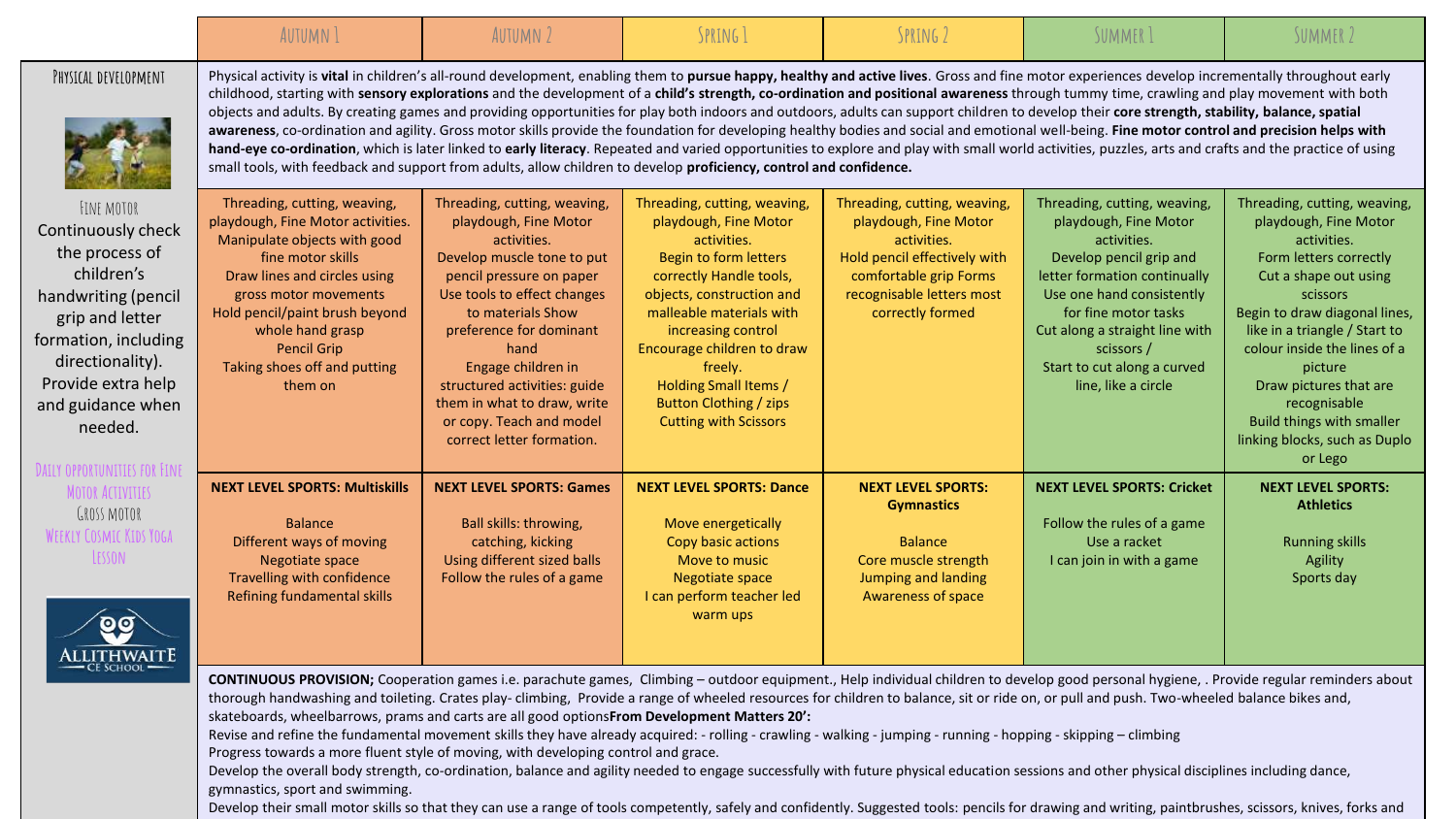|                                                                                                                                                                                                                                                                                                                           | <b>AUTUMN 1</b>                                                                                                                                                                                                            | <b>AUTUMN 2</b>                                                                                                                                                                                                                                                                                                             | SPRING 1                                                                                                                                                                                                                                                                                                                | SPRING 2                                                                                                                                                                                                                                                                                                                                                                                                                                                                                                                                                                                                                                                                                                                                                                  | SUMMER 1                                                                                                                                                                                                                                                                                                                                | SUMMER 2                                                                                                                                                                                                                                                                                                                                                  |
|---------------------------------------------------------------------------------------------------------------------------------------------------------------------------------------------------------------------------------------------------------------------------------------------------------------------------|----------------------------------------------------------------------------------------------------------------------------------------------------------------------------------------------------------------------------|-----------------------------------------------------------------------------------------------------------------------------------------------------------------------------------------------------------------------------------------------------------------------------------------------------------------------------|-------------------------------------------------------------------------------------------------------------------------------------------------------------------------------------------------------------------------------------------------------------------------------------------------------------------------|---------------------------------------------------------------------------------------------------------------------------------------------------------------------------------------------------------------------------------------------------------------------------------------------------------------------------------------------------------------------------------------------------------------------------------------------------------------------------------------------------------------------------------------------------------------------------------------------------------------------------------------------------------------------------------------------------------------------------------------------------------------------------|-----------------------------------------------------------------------------------------------------------------------------------------------------------------------------------------------------------------------------------------------------------------------------------------------------------------------------------------|-----------------------------------------------------------------------------------------------------------------------------------------------------------------------------------------------------------------------------------------------------------------------------------------------------------------------------------------------------------|
| LITERACY                                                                                                                                                                                                                                                                                                                  |                                                                                                                                                                                                                            |                                                                                                                                                                                                                                                                                                                             |                                                                                                                                                                                                                                                                                                                         | It is crucial for children to develop a life-long love of reading. Reading consists of two dimensions: language comprehension and word reading. Language comprehension (necessary for<br>both reading and writing) starts from birth. It only develops when adults talk with children about the world around them and the books (stories and non-fiction) they read with them, and<br>enjoy rhymes, poems and songs together. Skilled word reading, taught later, involves both the speedy working out of the pronunciation of unfamiliar printed words (decoding) and the<br>speedy recognition of familiar printed words. Writing involves transcription (spelling and handwriting) and composition (articulating ideas and structuring them in speech, before writing) |                                                                                                                                                                                                                                                                                                                                         |                                                                                                                                                                                                                                                                                                                                                           |
| COMPREHENSION<br>- DEVELOPING A PASSION FOR<br>READING<br>Children will visit the library weekly<br>WORD<br>READING<br>Children will be working in different groups for<br>Read Write Inc. SH - Focus on consolidation of<br>set 1 sounds and Set 2 Sounds, Green words.<br>Ditty sheets, introduction of Red Ditty Books | I can show a preference for<br>a book, song or rhyme.                                                                                                                                                                      | I can talk about events and<br>characters in a story read<br>to me.<br>I can join in with rhymes<br>and stories. I can fill in<br>missing words from well-<br>known rhymes                                                                                                                                                  | I can show interest and<br>answer simple questions<br>about the text<br>I use words that I know to<br>check my reading makes<br>sense                                                                                                                                                                                   | I can demonstrate<br>understanding when<br>talking about what I have<br>read<br>I can repeat words or<br>phrases to check my<br>reading                                                                                                                                                                                                                                                                                                                                                                                                                                                                                                                                                                                                                                   | I am beginning to notice if<br>my reading makes sense<br>and looks right<br>I think about what I<br>already know to help me<br>with my reading<br>I can say rhymes by heart<br>I can sometimes notice<br>errors<br>I know that illustrations<br>can help me make sense of<br>my reading                                                 | I can demonstrate<br>understanding of what has<br>been read to me by<br>retelling stories and<br>narratives using my own<br>words and recently<br>introduced vocabulary<br>(ELG)<br>I can use and understand<br>recently introduced<br>vocabulary during<br>discussions about stories,<br>non-fiction, rhymes and<br>poems and during role-<br>play (ELG) |
| and Purple books for more confident readers.<br><u>ତ ପ</u><br><b>ALLITHWAITE</b><br>- CE SCHOOL -                                                                                                                                                                                                                         | <b>Phonic Sounds: SSPF</b><br>I can handle books<br>correctly and follow print<br>left to right, top to bottom<br>I can locate the title<br>I can segment and blend<br>words orally<br>I can recognise words that<br>rhyme | <b>Phonic Sounds: SSPF</b><br>I can Link most sounds to<br>letters<br>I am beginning to blend and<br>segment in order to read vc<br>and cvc words<br>I am beginning to match<br>spoken word to written<br>word (1 to 1 cor) across 2-3<br>lines of print<br>I can read some Phase 2<br>words including some tricky<br>words | <b>Phonic Sounds: SSPF</b><br>I can locate and recall the<br>title<br>I can read with 1-1<br>correspondence<br>I can read some common<br>irregular words (Phase2/3)<br>I can link all sounds to<br>letters<br>I can solve simple words by<br>blending sounds and I check<br>what I read makes sense and<br>sounds right | <b>Phonic Sounds: SSPF</b><br>I can read and understand<br>simple sentences<br>I can use phonic knowledge<br>to read and decode regular<br>words<br>I can read all Phase 2 words<br>I can read some of Phase 3<br>words                                                                                                                                                                                                                                                                                                                                                                                                                                                                                                                                                   | <b>Phonic Sounds: SSPF</b><br>I can read phase 3 words<br>(decodable and tricky)<br>I can say a sound for each<br>letter in the alphabet and<br>at least 10 digraphs (ELG)<br>I can read words<br>consistent with my phonic<br>knowledge by sound<br>blending (ELG)<br>I can re-read books<br>showing increased<br>accuracy and fluency | <b>Phonic Sounds: SSPF</b><br>End of term assessments<br>Transition work with Year 1<br>staff                                                                                                                                                                                                                                                             |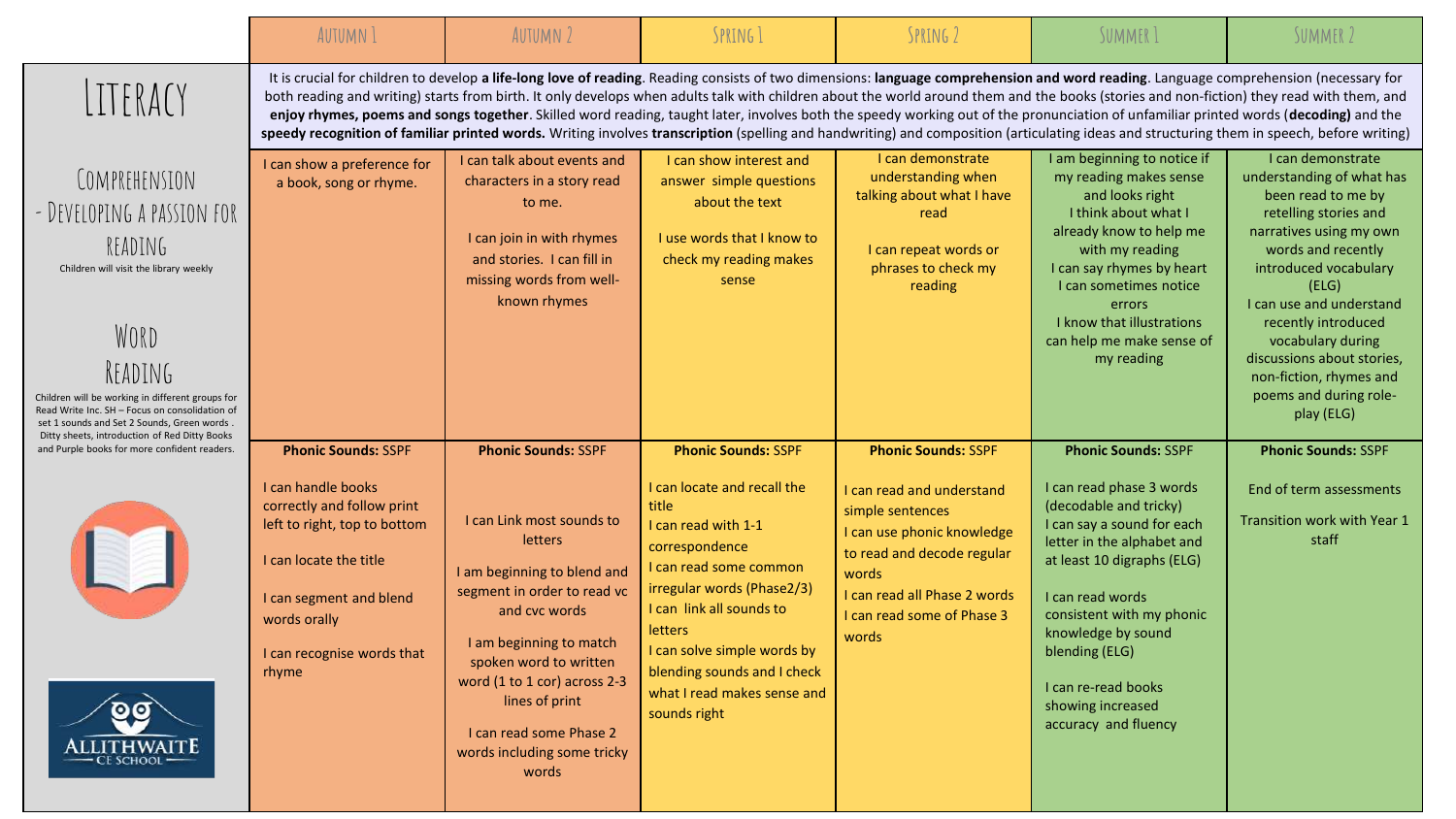|                                                                                                                         | <b>AUTUMN 1</b>                                                                                                                                                                                                                                                                                                                                                                                                                                                                 | <b>AUTUMN 2</b>                                                                                                                                                                                                                                                                                                                                                                                                                                                                                                                                                                                                                                                                                | SPRING 1                                                                                                                                                                                                                                                                                                                                                                                                                                                           | SPRING 2                                                                                                                                                                                                                                                                                                                                                                                                                                                                                                                           | SUMMER 1                                                                                                                                                                                                                                                                                                                                                                                                                                                                                               | SUMMER 2                                                                                                                                                                                                                                                                                                                                                                                                                                                                           |
|-------------------------------------------------------------------------------------------------------------------------|---------------------------------------------------------------------------------------------------------------------------------------------------------------------------------------------------------------------------------------------------------------------------------------------------------------------------------------------------------------------------------------------------------------------------------------------------------------------------------|------------------------------------------------------------------------------------------------------------------------------------------------------------------------------------------------------------------------------------------------------------------------------------------------------------------------------------------------------------------------------------------------------------------------------------------------------------------------------------------------------------------------------------------------------------------------------------------------------------------------------------------------------------------------------------------------|--------------------------------------------------------------------------------------------------------------------------------------------------------------------------------------------------------------------------------------------------------------------------------------------------------------------------------------------------------------------------------------------------------------------------------------------------------------------|------------------------------------------------------------------------------------------------------------------------------------------------------------------------------------------------------------------------------------------------------------------------------------------------------------------------------------------------------------------------------------------------------------------------------------------------------------------------------------------------------------------------------------|--------------------------------------------------------------------------------------------------------------------------------------------------------------------------------------------------------------------------------------------------------------------------------------------------------------------------------------------------------------------------------------------------------------------------------------------------------------------------------------------------------|------------------------------------------------------------------------------------------------------------------------------------------------------------------------------------------------------------------------------------------------------------------------------------------------------------------------------------------------------------------------------------------------------------------------------------------------------------------------------------|
| WRITING<br>TAW USED AS STIMULUS<br>ACROSS THE YEAR<br>TEXTS MAY CHANGE DUE<br>TO CHILDREN'S<br>INTERESTS<br>\LLITHWAIT. | Texts as a Stimulus:<br>$\checkmark$ There is only one<br>me<br>← Found you!<br>$\checkmark$ Funny bones<br>$\checkmark$ Christopher<br>Pumpkin<br>Dominant hand, tripod<br>grip, mark making,<br>giving meaning to<br>marks and labelling.<br>Name writing<br>Shopping lists,<br>Writing initial sounds<br>and simple captions.<br>Use initial sounds to<br>label characters /<br>images. Silly soup.<br>Names Labels.<br>Writing for a<br>purpose in role play<br>PHASE WORDS | Texts as a Stimulus:<br>$\checkmark$ The Smeds and the<br>Smoos<br>$\checkmark$ Roaring Rackets<br>$\checkmark$ The way back home<br>$\checkmark$ Bob who lives on the<br>moon<br>$\checkmark$ How to catch a star<br>love Panta<br>$\checkmark$ Aliens<br>Claus!<br>the Moon<br>$\checkmark$ Beegu<br>$\checkmark$ Stick Man<br>Christmas<br>√ The<br>Story<br>$\checkmark$ Christmas Week<br>Recount, Name writing,<br>labelling, talk for<br>writing block, story<br>scribing. Retelling<br>stories, letter writing<br>(Stick Man, to Santa)<br>Writing tricky words<br>such as I, me, my, like,<br>to, the. Writing CVC<br>words, Labels using<br>CVC, CVCC, CCVC<br>words.<br>PHASE WORDS | Texts as a Stimulus:<br>$\checkmark$ Tyrannosaurus Drip<br>$\checkmark$ Harry and the<br>bucketful of<br>dinosaurs<br>Dinosaur roar!<br>$\checkmark$ Dinosaurs love<br>underpants<br>$\checkmark$ How do dinosaurs<br>say goodnight?<br>$\checkmark$ Bob, The Man on $\checkmark$ The very frightened<br>dinosaur<br>Exciting adjectives<br>'Wow words'<br>Rhyming<br>words/sentences<br><b>Instructions</b><br>Captions<br>Writing recipes, lists.<br>PHASE WORDS | Texts as a Stimulus:<br>The tale of Peter<br>$\checkmark$<br>Rabbit<br>The tale of<br>$\checkmark$<br><b>Benjamin Bunny</b><br>The tale of<br>Jemima<br>Puddleduck<br>$\checkmark$<br>The tale of<br>Squirrel Nutkin<br>etc.<br>$\checkmark$ Easter (2 weeks)<br>Creating own story<br>maps, writing captions<br>and labels, writing<br>simple sentences.<br>Writing short<br>sentences to<br>accompany story maps.<br>Labels and captions -<br>life cycles<br>Character<br>descriptions. Order<br>the Easter story<br>PHASE WORDS | Texts as a Stimulus:<br>$\checkmark$ The Princess and<br>the wizard<br>$\checkmark$ The Great Dragon<br>rescue<br>$\checkmark$ The Princess and<br>the pig<br>$\checkmark$ The trouble with<br>dragons<br>$\checkmark$ Zog<br>$\checkmark$ Zog and the flying<br>doctors<br>Writing for a purpose<br>in role play using<br>phonetically plausible<br>attempts at words,<br>beginning to use finger<br>spaces Form lower-<br>case and capital<br>letters correctly.<br>Rhyming words.<br>Acrostic poems | Texts as a Stimulus:<br>$\checkmark$ Supertato!<br>√ Superworm!<br>$\checkmark$ Ten little<br>superheroes<br>$\checkmark$ Traction man<br>Non fiction Story<br>writing, writing<br>sentences using a<br>range of tricky words<br>that are spelt<br>correctly. Beginning to<br>use full stops, capital<br>letters and finger<br>spaces. Innovation of<br>familiar texts Using<br>familiar texts as a<br>model for writing own<br>stories. Character<br>description-sea<br>creatures |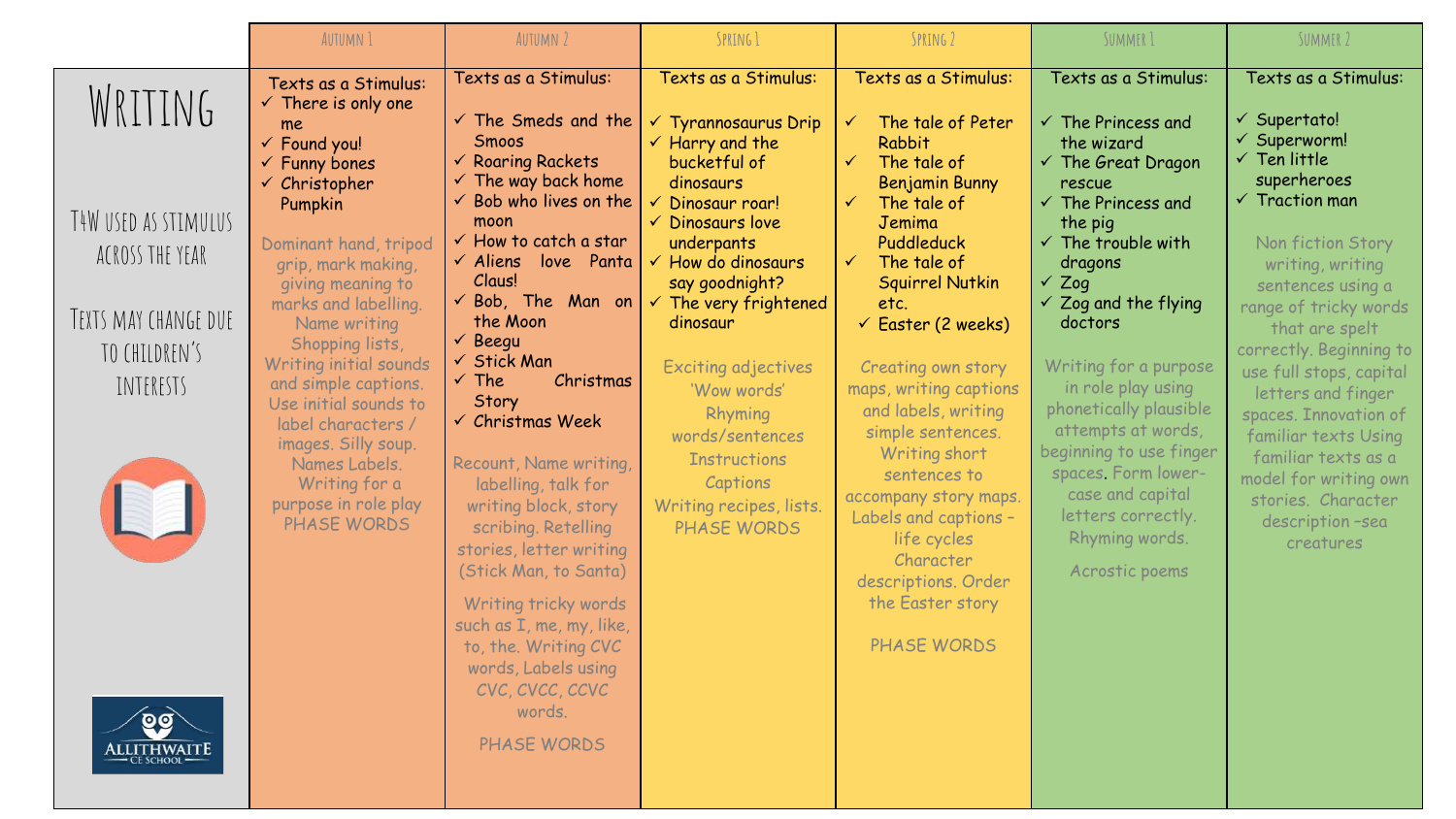|                                                                                    | AUTUMN                                                       | SPRING                                                                                                                                                                                                                                                                                                                                                                                                                                                                                                                                                                                                                                                                                                                                                                                                                                                                                                                                                                                                                                                                                            | SUMMER                                                            |
|------------------------------------------------------------------------------------|--------------------------------------------------------------|---------------------------------------------------------------------------------------------------------------------------------------------------------------------------------------------------------------------------------------------------------------------------------------------------------------------------------------------------------------------------------------------------------------------------------------------------------------------------------------------------------------------------------------------------------------------------------------------------------------------------------------------------------------------------------------------------------------------------------------------------------------------------------------------------------------------------------------------------------------------------------------------------------------------------------------------------------------------------------------------------------------------------------------------------------------------------------------------------|-------------------------------------------------------------------|
| MATHS<br>"Without"<br>mathematics,<br>there's nothing<br>you can do.<br>Everything |                                                              | Developing a strong grounding in number is essential so that all children develop the necessary building blocks to excel<br>mathematically. Children should be able to count confidently, develop a deep understanding of the numbers to 10, the<br>relationships between them and the patterns within those numbers. By providing frequent and varied opportunities to build and<br>apply this understanding - such as using manipulatives, including small pebbles and tens frames for organising counting - children<br>will develop a secure base of knowledge and vocabulary from which mastery of mathematics is built. In addition, it is important<br>that the curriculum includes rich opportunities for children to develop their spatial reasoning skills across all areas of mathematics<br>including shape, space and measures. It is important that children develop positive attitudes and interests in mathematics, look for<br>patterns and relationships, spot connections, 'have a go', talk to adults and peers about what they notice and not be afraid to<br>make mistakes. |                                                                   |
| around you is                                                                      | <b>POWER MATHS units:</b>                                    | <b>POWER MATHS units:</b>                                                                                                                                                                                                                                                                                                                                                                                                                                                                                                                                                                                                                                                                                                                                                                                                                                                                                                                                                                                                                                                                         | <b>POWER MATHS units:</b>                                         |
| mathematics.<br>Everything                                                         | $\triangleright$ Numbers to 5<br>> Comparing groups within 5 | $\triangleright$ Numbers to 10<br>> Comparing numbers within 10                                                                                                                                                                                                                                                                                                                                                                                                                                                                                                                                                                                                                                                                                                                                                                                                                                                                                                                                                                                                                                   | ▶ Counting on and counting back<br>$\triangleright$ Numbers to 20 |
| around you is<br>$numbers. -$                                                      | $\triangleright$ Shape<br>$\triangleright$ Change within 5   | $\triangleright$ Addition to 10<br>$\triangleright$ Measure                                                                                                                                                                                                                                                                                                                                                                                                                                                                                                                                                                                                                                                                                                                                                                                                                                                                                                                                                                                                                                       | $\triangleright$ Numerical patterns                               |
| <b>Shakuntala</b><br><b>Devi</b>                                                   | $\triangleright$ Number bonds within 5                       | > Number bonds to 10                                                                                                                                                                                                                                                                                                                                                                                                                                                                                                                                                                                                                                                                                                                                                                                                                                                                                                                                                                                                                                                                              | $\triangleright$ Shape<br>$\triangleright$ Measure                |
|                                                                                    | $\triangleright$ Space                                       | $\triangleright$ Subtraction<br>$\triangleright$ Exploring patterns                                                                                                                                                                                                                                                                                                                                                                                                                                                                                                                                                                                                                                                                                                                                                                                                                                                                                                                                                                                                                               | $\triangleright$ Sorting<br>$\triangleright$ Time                 |
|                                                                                    |                                                              |                                                                                                                                                                                                                                                                                                                                                                                                                                                                                                                                                                                                                                                                                                                                                                                                                                                                                                                                                                                                                                                                                                   |                                                                   |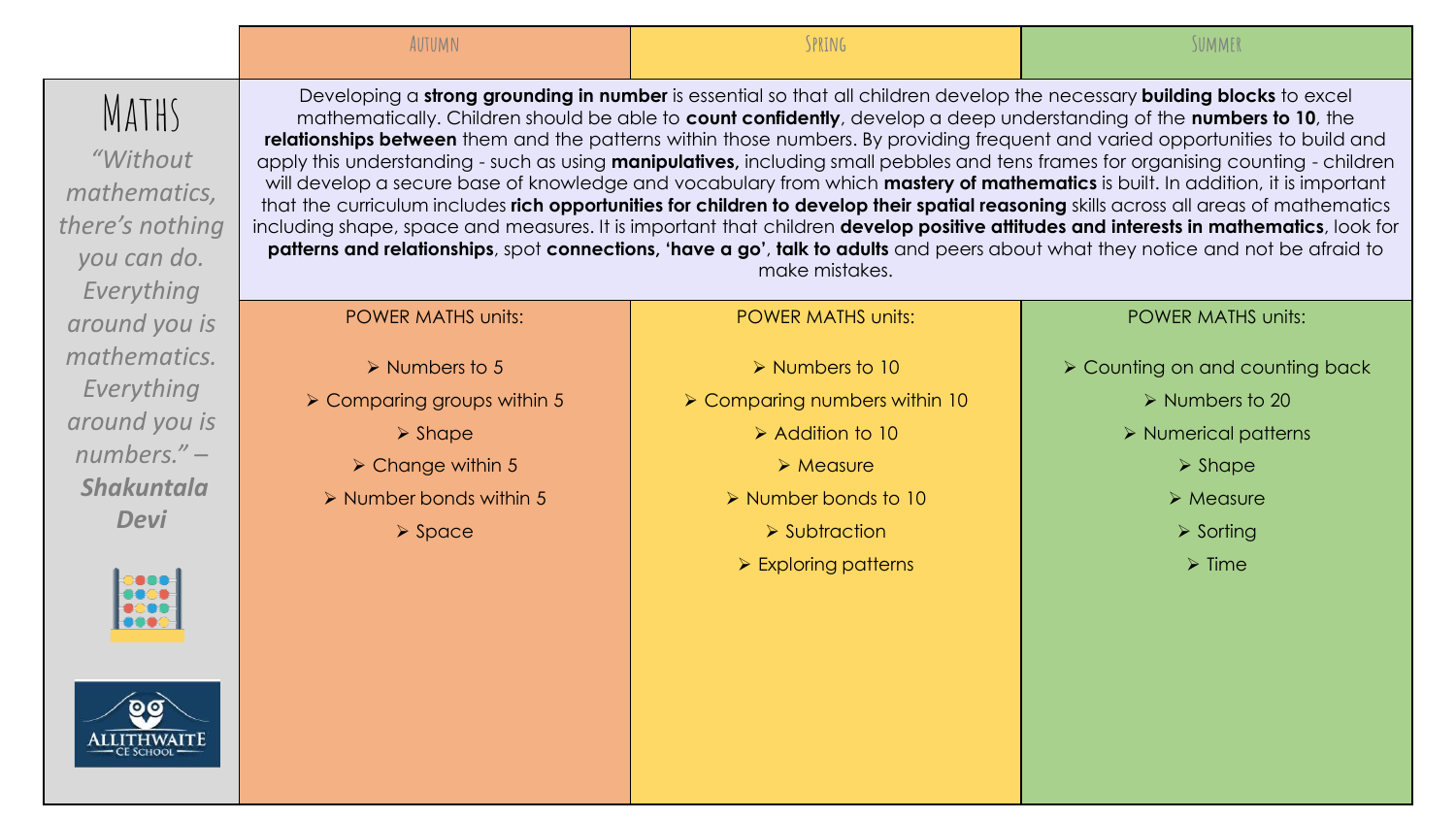|                                       | <b>AUTUMN 1</b>                                                                                                                                                                                                                                                                                                                                                                                                                                                                                                                                                                                                                                                                                                                    | AUTUMN 2                                                                                                                                                                                                                                                                                                                                                                                                                                                                                                                                                                                                    | SPRING 1                                                                                                                                                                                                                                                                                                                                                                                                                                         | SPRING 2                                                                                                                                                                                                                                                                                                                    | SUMMER 1                                                                                                                                                                                                                                                                                                                                                                                                                                          | SUMMER 2                                                                                                                                                                                                                                                                                                                                                                                                                |
|---------------------------------------|------------------------------------------------------------------------------------------------------------------------------------------------------------------------------------------------------------------------------------------------------------------------------------------------------------------------------------------------------------------------------------------------------------------------------------------------------------------------------------------------------------------------------------------------------------------------------------------------------------------------------------------------------------------------------------------------------------------------------------|-------------------------------------------------------------------------------------------------------------------------------------------------------------------------------------------------------------------------------------------------------------------------------------------------------------------------------------------------------------------------------------------------------------------------------------------------------------------------------------------------------------------------------------------------------------------------------------------------------------|--------------------------------------------------------------------------------------------------------------------------------------------------------------------------------------------------------------------------------------------------------------------------------------------------------------------------------------------------------------------------------------------------------------------------------------------------|-----------------------------------------------------------------------------------------------------------------------------------------------------------------------------------------------------------------------------------------------------------------------------------------------------------------------------|---------------------------------------------------------------------------------------------------------------------------------------------------------------------------------------------------------------------------------------------------------------------------------------------------------------------------------------------------------------------------------------------------------------------------------------------------|-------------------------------------------------------------------------------------------------------------------------------------------------------------------------------------------------------------------------------------------------------------------------------------------------------------------------------------------------------------------------------------------------------------------------|
| COMPUTING<br>$\mathbf{O}(\mathbf{O})$ | Identify everyday<br>technology: links to<br>technology at home<br>Make marks on a digital<br>device to communicate their<br><b>ideas</b><br>To screenshot using the<br>home and lock buttons<br>interact with simulation<br>software<br>- use a package to produce a<br>picture on screen<br>- understand that 'output' is<br>the result of a trigger<br>(pressing the play button)<br>- control a programmable<br>tov<br>talk about how everyday<br>technology is controlled<br><b>SMART RULES:</b><br>to tell an adult if they see<br>something on a digital device<br>that upsets them<br>to know not to give out any<br>information about<br>themselves<br>to know that not everything<br>they see on the internet is<br>true | To know that ICT may be<br>used to communicate<br>information electronically<br>To know that digital devices<br>can present information in<br>a variety of ways<br>To navigate their way<br>around an iPad and operate<br>several apps confidently<br>To understand the basic<br>functions of an iPad (home<br>button, lock button and<br>volume buttons<br><b>SMART RULES</b><br>to tell an adult if they see<br>something on a digital<br>device that upsets them<br>to know not to give out any<br>information about<br>themselves<br>to know that not everything<br>they see on the internet is<br>true | Use a range of devices to<br>record information in a<br>range of formats (text,<br>image, sound)<br>Interact with multimedia<br>software: children to send<br>a video to parents on<br>Seesaw<br><b>SMART RULES</b><br>to tell an adult if they see<br>something on a digital<br>device that upsets them<br>to know not to give out any<br>information about<br>themselves<br>to know that not<br>everything they see on the<br>internet is true | Identify how technology is<br>used to share<br>information (Google Maps)<br><b>SMART RULES</b><br>to tell an adult if they see<br>something on a digital<br>device that upsets them<br>to know not to give out any<br>information about<br>themselves<br>to know that not everything<br>they see on the internet is<br>true | To know the difference<br>between computer based<br>activities (painting changes can<br>easily be made, text can be<br>deleted etc): use Active Inspire<br>to represent an animal of their<br>choice<br><b>SMART RULES</b><br>to tell an adult if they see<br>something on a digital device<br>that upsets them<br>to know not to give out any<br>information about themselves<br>to know that not everything<br>they see on the internet is true | To know that information<br>may be stored on a digital<br>device<br>- explore a website<br>- collect and sort<br>information using ict<br>- produce a simple program<br><b>SMART RULES</b><br>to tell an adult if they see<br>something on a digital<br>device that upsets them<br>to know not to give out any<br>information about<br>themselves<br>to know that not<br>everything they see on the<br>internet is true |
|                                       |                                                                                                                                                                                                                                                                                                                                                                                                                                                                                                                                                                                                                                                                                                                                    |                                                                                                                                                                                                                                                                                                                                                                                                                                                                                                                                                                                                             |                                                                                                                                                                                                                                                                                                                                                                                                                                                  |                                                                                                                                                                                                                                                                                                                             |                                                                                                                                                                                                                                                                                                                                                                                                                                                   |                                                                                                                                                                                                                                                                                                                                                                                                                         |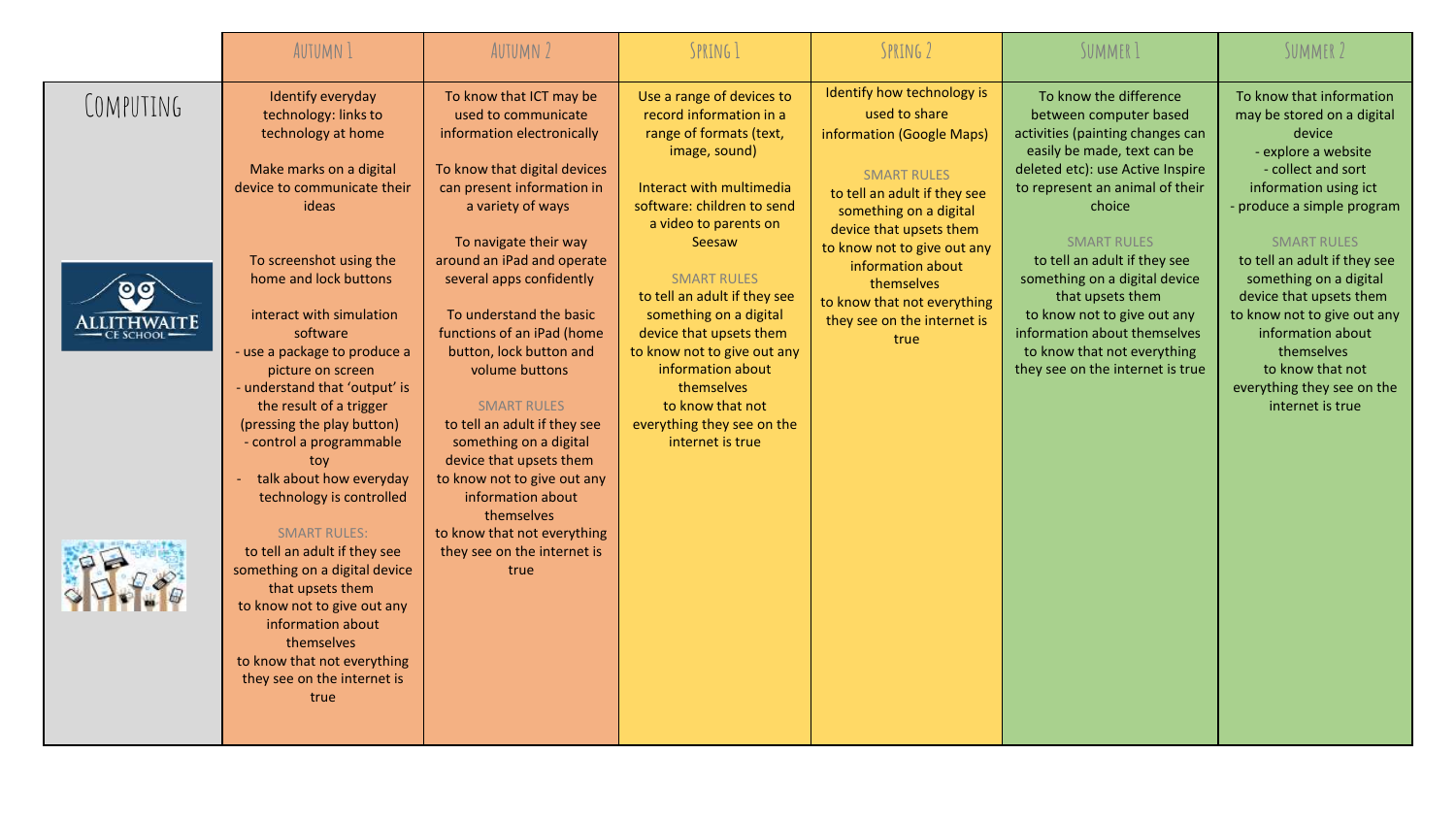|                                                                                                                                                                                                                                                                                                                                                                                                           | AUTUMN 1                                                                                                                                                                                                                                                                                                                                                                                                                                                                                                                                                                                                                                                                                                                                                                                                                                                                                                                                                                                                                                                                               | AUTUMN 2                                                                                                                                                                                                                                                                                                                                                                    | SPRING 1                                                                                                                                                                                                                                                                                                                                                                                                                                                                                                                                                                                                                                                                                                                                                                                                                                                                                                                        | SPRING 2                                                                                                                                                                                                                                                                                                                                                                                                                                                                                                                                                                                                                                        | SUMMER 1                                                                                                                                                                                                                                                                                                                                                      | SUMMER 2                                                                                                                                                                                                                                                                                                                                                                                                                                                                                                                                                                                                                                                      |
|-----------------------------------------------------------------------------------------------------------------------------------------------------------------------------------------------------------------------------------------------------------------------------------------------------------------------------------------------------------------------------------------------------------|----------------------------------------------------------------------------------------------------------------------------------------------------------------------------------------------------------------------------------------------------------------------------------------------------------------------------------------------------------------------------------------------------------------------------------------------------------------------------------------------------------------------------------------------------------------------------------------------------------------------------------------------------------------------------------------------------------------------------------------------------------------------------------------------------------------------------------------------------------------------------------------------------------------------------------------------------------------------------------------------------------------------------------------------------------------------------------------|-----------------------------------------------------------------------------------------------------------------------------------------------------------------------------------------------------------------------------------------------------------------------------------------------------------------------------------------------------------------------------|---------------------------------------------------------------------------------------------------------------------------------------------------------------------------------------------------------------------------------------------------------------------------------------------------------------------------------------------------------------------------------------------------------------------------------------------------------------------------------------------------------------------------------------------------------------------------------------------------------------------------------------------------------------------------------------------------------------------------------------------------------------------------------------------------------------------------------------------------------------------------------------------------------------------------------|-------------------------------------------------------------------------------------------------------------------------------------------------------------------------------------------------------------------------------------------------------------------------------------------------------------------------------------------------------------------------------------------------------------------------------------------------------------------------------------------------------------------------------------------------------------------------------------------------------------------------------------------------|---------------------------------------------------------------------------------------------------------------------------------------------------------------------------------------------------------------------------------------------------------------------------------------------------------------------------------------------------------------|---------------------------------------------------------------------------------------------------------------------------------------------------------------------------------------------------------------------------------------------------------------------------------------------------------------------------------------------------------------------------------------------------------------------------------------------------------------------------------------------------------------------------------------------------------------------------------------------------------------------------------------------------------------|
| UNDERSTANDING<br>THE WORLD<br>RE / FESTIVALS                                                                                                                                                                                                                                                                                                                                                              | Understanding the world involves guiding children to make sense of their physical world and their community. The frequency and range of children's personal experiences increases their knowledge and sense of the world aroun<br>parks, libraries and museums to meeting important members of society such as police officers, nurses and firefighters. In addition, listening to a broad selection of stories, non-fiction, rhymes and poems will foster their<br>socially, technologically and ecologically diverse world. As well as building important knowledge, this extends their familiarity with words that support understanding across domains. Enriching and widening children's voca                                                                                                                                                                                                                                                                                                                                                                                     |                                                                                                                                                                                                                                                                                                                                                                             | reading comprehension.                                                                                                                                                                                                                                                                                                                                                                                                                                                                                                                                                                                                                                                                                                                                                                                                                                                                                                          |                                                                                                                                                                                                                                                                                                                                                                                                                                                                                                                                                                                                                                                 |                                                                                                                                                                                                                                                                                                                                                               |                                                                                                                                                                                                                                                                                                                                                                                                                                                                                                                                                                                                                                                               |
| Our RE Curriculum<br>enables children to<br>develop a positive sense<br>of themselves and<br>others and learn how to<br>form positive and<br>respectful relationships.<br>They will begin to<br>understand and value<br>the differences of<br>individuals and groups<br>within their own<br>community.<br>Children will have<br>opportunity to develop<br>their emerging moral<br>and cultural awareness. | Identifying their family. Commenting on photos of<br>their family; naming who they can see and of what<br>relation they are to them. I can describe people<br>who are familiar to me<br>Show interest in the lives of other people who are<br>familiar to me<br>o I can recognise that people have different beliefs<br>and celebrate special times in different ways<br>$\circ$ Can talk about what they do with their family and<br>places they have been with their family. Can draw<br>similarities and make comparisons between other<br>families. Name and describe people who are<br>familiar to them.<br>o I can show an interest in different occupations and<br>ways of life<br>o I can draw a simple map<br>○ Set up 'My Year at Allithwaite' display<br>○ Set up roadway of our half term's learning<br>o I can talk about things I have observed such as<br>animals<br>o I show care for living things (pets)<br>$\circ$ I can ask questions about aspects of my familiar<br>world such as the place where I live or the natural<br>world<br><b>REFELCTION TIME DAILY</b> | Guy Fawkes: compare and contrast<br>character from stories, including<br>figures from the past: looking at<br>clothes<br>I can talk about significant events in<br>$\circ$<br>my own experience<br>o I can talk about why things happen:<br>making bread<br>o I can recognise and describe special<br>times or events for family or friends<br><b>REFELCTION TIME DAILY</b> | Use images, video clips, shared<br>$\circ$<br>texts and other resources to<br>bring the wider world into the<br>classroom. Listen to what<br>children say about what they<br>see<br>o Listen to children describing and<br>commenting on things they have<br>seen whilst outside, including<br>plants and animals.<br>Celebrate Chinese New year<br>$\circ$<br>o Recognising that people have<br>different beliefs<br><b>Respecting difference</b><br>$\circ$<br>Talk about lives of people<br>around us<br>o Talk about experiences at<br>different points in the year (class<br>calendar for each month)<br>Changing seasons: winter<br>$\circ$<br>$\circ$<br>Ice experiments<br>Knowing there are different<br>$\circ$<br>countries in the world (China)<br>I have explor5ed google earth<br>$\circ$<br>$\circ$<br>I understand the effects of<br>changing seasons on the world<br>around me<br><b>REFELCTION TIME DAILY</b> | o Similarities and differences between<br>countries/environments/Africa/Animals<br>using Handa's Hen<br>o Maps of our journey to school/looking<br>on Google Earth: features of local<br>environment, maps of local area<br>comparing places on Google Earth: how<br>are they similar/different?<br>o I can describe special events (Easter)<br>$\circ$<br>Growth & Change: chick life cycle<br>o Environment: care can concern: chicks<br>$\circ$ I can tell you what a plant needs to<br>grow (growing the beanstalk)<br>$\circ$ I can understand the key features of the<br>life cycle of a plant and animal<br><b>REFELCTION TIME DAILY</b> | o Growth & Change: frog life cycle<br>$\circ$<br>I can show care and concern for living things in<br>the environment<br>o I can start to develop an understanding of<br>growth, decay and changes over time<br>o I can talk about some of the things I have<br>observed such as plants, animals, natural and<br>found objects<br><b>REFELCTION TIME DAILY</b> | Materials: Floating / Sinking -<br>boat building Metallic / non-<br>metallic objects<br>$\circ$ Seasides long ago – Magic<br>Grandad compare and contrast<br>past and present<br>o Share non-fiction texts that<br>offer an insight into contrasting<br>environments.<br>$\circ$ Listen to how children<br>communicate their<br>understanding of their own<br>environment and contrasting<br>environments through<br>conversation and in play.<br>o I can draw information from a<br>simple map<br>o I can talk about ways in which I<br>can look after the environment<br>o Pirate maps (maps of school to<br>find treasure)<br><b>REFELCTION TIME DAILY</b> |
| <b>ALLITHWAITE</b>                                                                                                                                                                                                                                                                                                                                                                                        | Which people are special and why?<br>Being special: where do we belong?<br>Belonging to their family<br>Being part of the Cats/Panthers/Allithwaite<br>family<br>Which stories are special and why?<br>Diwali                                                                                                                                                                                                                                                                                                                                                                                                                                                                                                                                                                                                                                                                                                                                                                                                                                                                          | What times are special and why?<br>Which stories are special and why?<br>Christmas                                                                                                                                                                                                                                                                                          | What times are special and<br>whv?<br>Chinese new year                                                                                                                                                                                                                                                                                                                                                                                                                                                                                                                                                                                                                                                                                                                                                                                                                                                                          | What times are special and why?<br>Which stories are special and why?<br>Easter<br>What places are special and why?<br><b>Church at Easter</b>                                                                                                                                                                                                                                                                                                                                                                                                                                                                                                  | What is special about our world?<br>Awe and wonder: growth and change of<br>animals                                                                                                                                                                                                                                                                           | What is special about our<br>world?<br><b>Summer Solstice</b>                                                                                                                                                                                                                                                                                                                                                                                                                                                                                                                                                                                                 |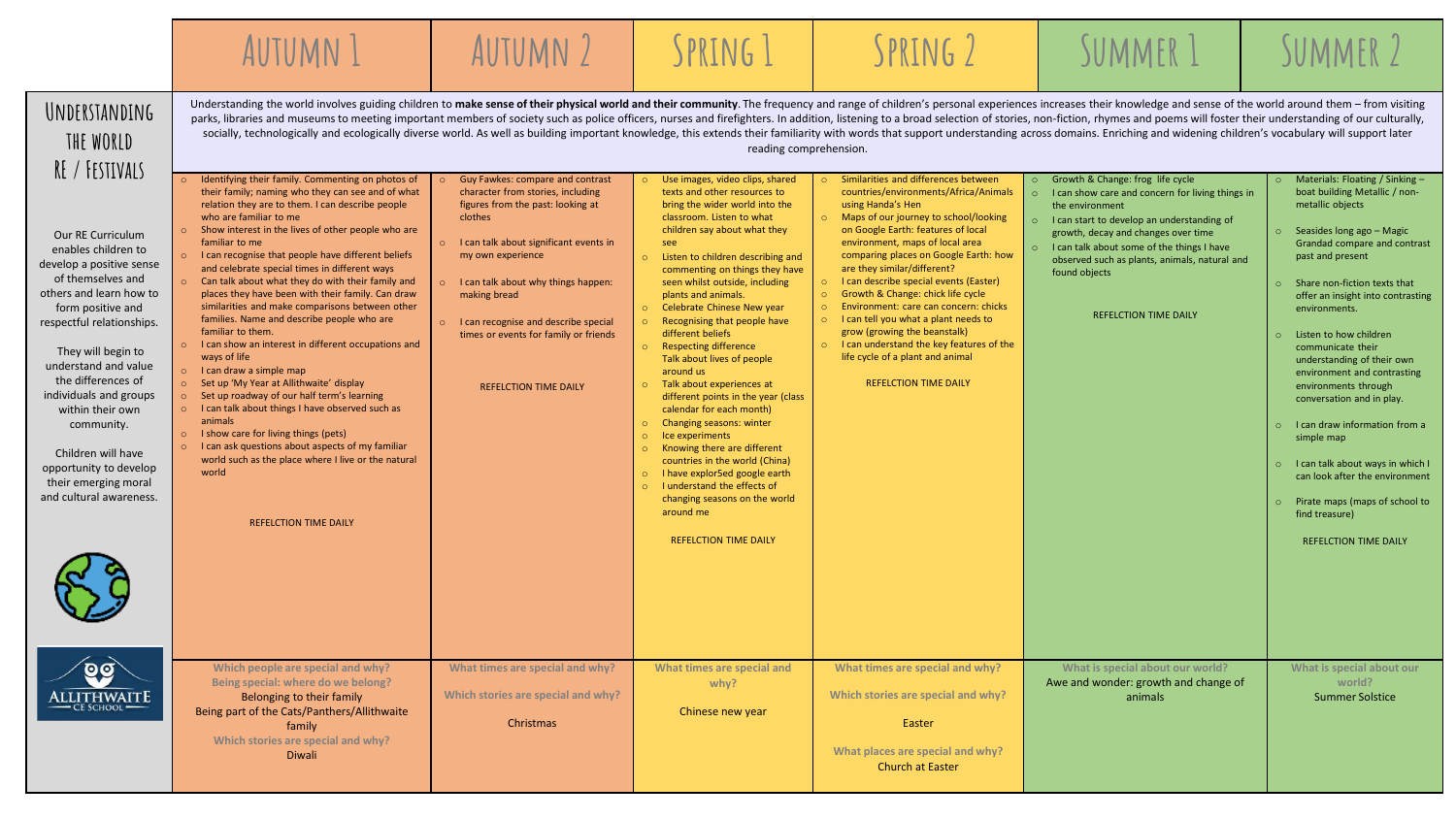|                                                                                                                                                                                                                                                                                                                                                                                                                                                                                                                                                                           | <b>AUTUMN 1</b>                                                                                                                                                                                                                                                                                                                                                                                                                                                                                                                                                                             | <b>AUTUMN 2</b>                                                                                                                                                                                                                                                                                                                                                                                                                                                                                                                                                                                                          | SPRING 1                                                                                                                                                                                                                                                                                                                                                                                                                                                                                                                                                                                                                                                                                                                                                                                                                                                                                                                                                                                                                                                                                                                                                                                                                                                                | SPRING 2                                                                                                                                                                                                                                                                                                                                                                                                                                                                                                                                                                                                            | SUMMER 1                                                                                                                                                                                                                                                                                                                                                                                            | SUMMER 2                                                                                                                                                                                                                                                                                                                                                                                             |
|---------------------------------------------------------------------------------------------------------------------------------------------------------------------------------------------------------------------------------------------------------------------------------------------------------------------------------------------------------------------------------------------------------------------------------------------------------------------------------------------------------------------------------------------------------------------------|---------------------------------------------------------------------------------------------------------------------------------------------------------------------------------------------------------------------------------------------------------------------------------------------------------------------------------------------------------------------------------------------------------------------------------------------------------------------------------------------------------------------------------------------------------------------------------------------|--------------------------------------------------------------------------------------------------------------------------------------------------------------------------------------------------------------------------------------------------------------------------------------------------------------------------------------------------------------------------------------------------------------------------------------------------------------------------------------------------------------------------------------------------------------------------------------------------------------------------|-------------------------------------------------------------------------------------------------------------------------------------------------------------------------------------------------------------------------------------------------------------------------------------------------------------------------------------------------------------------------------------------------------------------------------------------------------------------------------------------------------------------------------------------------------------------------------------------------------------------------------------------------------------------------------------------------------------------------------------------------------------------------------------------------------------------------------------------------------------------------------------------------------------------------------------------------------------------------------------------------------------------------------------------------------------------------------------------------------------------------------------------------------------------------------------------------------------------------------------------------------------------------|---------------------------------------------------------------------------------------------------------------------------------------------------------------------------------------------------------------------------------------------------------------------------------------------------------------------------------------------------------------------------------------------------------------------------------------------------------------------------------------------------------------------------------------------------------------------------------------------------------------------|-----------------------------------------------------------------------------------------------------------------------------------------------------------------------------------------------------------------------------------------------------------------------------------------------------------------------------------------------------------------------------------------------------|------------------------------------------------------------------------------------------------------------------------------------------------------------------------------------------------------------------------------------------------------------------------------------------------------------------------------------------------------------------------------------------------------|
| EXPRESSIVE ARTS<br>AND DESIGN<br>Painting, 3D modelling, messy<br>play, collage, cutting, drama, role<br>play, threading, moving to music,<br>clay sculptures, following music<br>patterns with instruments, singing<br>songs linked to topics, making<br>instruments, percussion.<br>Work will be displayed in the<br>classroom<br>lots of links to Fine Motor Skills.<br>Children to explain their work to<br>others. Children will have<br>opportunities to learn and perform<br>songs, nursery rhymes and poetry<br>linked to their work / interests and<br>passions. | Join in with songs<br>beginning to mix colours<br>Build stories around toys (small<br>world) use available props to<br>support role play<br><b>Build models using construction</b><br>equipment.<br>Junk modelling, take picture of<br>children's creations and record<br>them explaining what they did.<br>Exploring sounds and how they<br>can be changed, tapping out of<br>simple rhythms.<br>Play pitch matching games,<br>humming or singing<br>To draw a self-portrait<br>(enclosing lines): draw definite<br>features<br>Feelings: taking photos of<br>children acting out emotions | Use different textures and<br>materials to make firework<br>pictures<br>Listen to music and make their<br>own dances in response.<br>Christmas decorations,<br>Christmas cards, Divas,<br>Christmas songs/poems<br>The use of story maps, props,<br>puppets & story bags will<br>encourage children to retell,<br>invent and adapt stories.<br><b>Shadow Puppets</b><br>Teach children different<br>techniques for joining<br>materials, such as how to use<br>adhesive tape and different<br>sorts of glue<br>Role Play of The Nativity<br>Making a stick man using<br>natural objects<br><b>Music: Christmas Songs</b> | The development of children's artistic and cultural awareness supports their imagination and creativity. It is important that children have regular opportunities to engage with the arts,<br>enabling them to explore and play with a wide range of media and materials. The quality and variety of what children see, hear and participate in is crucial for developing their<br>understanding, self-expression, vocabulary and ability to communicate through the arts. The frequency, repetition and depth of their experiences are fundamental to their progress in<br>interpreting and appreciating what they hear, respond to and observe.<br>Give children an insight into new musical worlds. Invite musicians in to play music to children and talk about it. Encourage children to listen attentively to music. Discuss changes and<br>patterns as a piece of music develops.<br>Van Gogh Starry Night: I can<br>produce a piece of artwork<br>using an artists style as a<br>stimulus<br>I can explore how colour can be<br>changed<br>I can talk about a famous artist<br>Making lanterns, Chinese<br>writing, puppet making,<br>Chinese music and composition<br>I can recognise, create and<br>describe pattern<br>Drama conventions through<br>literacy | Make different textures; make<br>patterns using different colours<br>Children will explore ways to<br>protect the growing of plants by<br>designing scarecrows.<br>Mother's Day crafts<br><b>Artwork themed around African</b><br>Art<br>Learn a traditional African song<br>and dance and perform it /<br>Encourage children to create<br>their own music.<br>Exploration of other countries -<br>dressing up in different<br>costumes Easter crafts printing,<br>patterns on Easter eggs<br>Rubbings of leaves/plants<br>I can combine media to make a<br>collage (collage chick)<br>Andy Goldsworthy natural art | . Pastel drawings, Life cycles,<br>Flowers-Sun flowers (Van Gogh)<br>Junk modelling, houses, bridges<br>boats and transport.<br>Provide children with a range of<br>materials for children to<br>construct with.<br>Create collaboratively: making<br>3d ladybird shells: papier<br>mache: working in pairs<br>I can use various construction<br>materials<br>Drama conventions through<br>literacy | Water pictures, collage, shading<br>by adding black or white, colour<br>mixing for beach huts, making<br>passports.<br>Colour mixing - underwater<br>pictures.<br>Father's<br>Day Crafts<br>Making models from recycled<br>materials: link to keeping our<br>sea clean<br>Using clay to make a coil pot<br>(link to the curled shell in<br>Sharing a Shell)<br>Drama conventions through<br>literacy |
|                                                                                                                                                                                                                                                                                                                                                                                                                                                                                                                                                                           | Drama conventions through<br>literacy                                                                                                                                                                                                                                                                                                                                                                                                                                                                                                                                                       | Drama conventions through<br>literacy                                                                                                                                                                                                                                                                                                                                                                                                                                                                                                                                                                                    |                                                                                                                                                                                                                                                                                                                                                                                                                                                                                                                                                                                                                                                                                                                                                                                                                                                                                                                                                                                                                                                                                                                                                                                                                                                                         | Drama conventions through<br>literacy                                                                                                                                                                                                                                                                                                                                                                                                                                                                                                                                                                               |                                                                                                                                                                                                                                                                                                                                                                                                     |                                                                                                                                                                                                                                                                                                                                                                                                      |